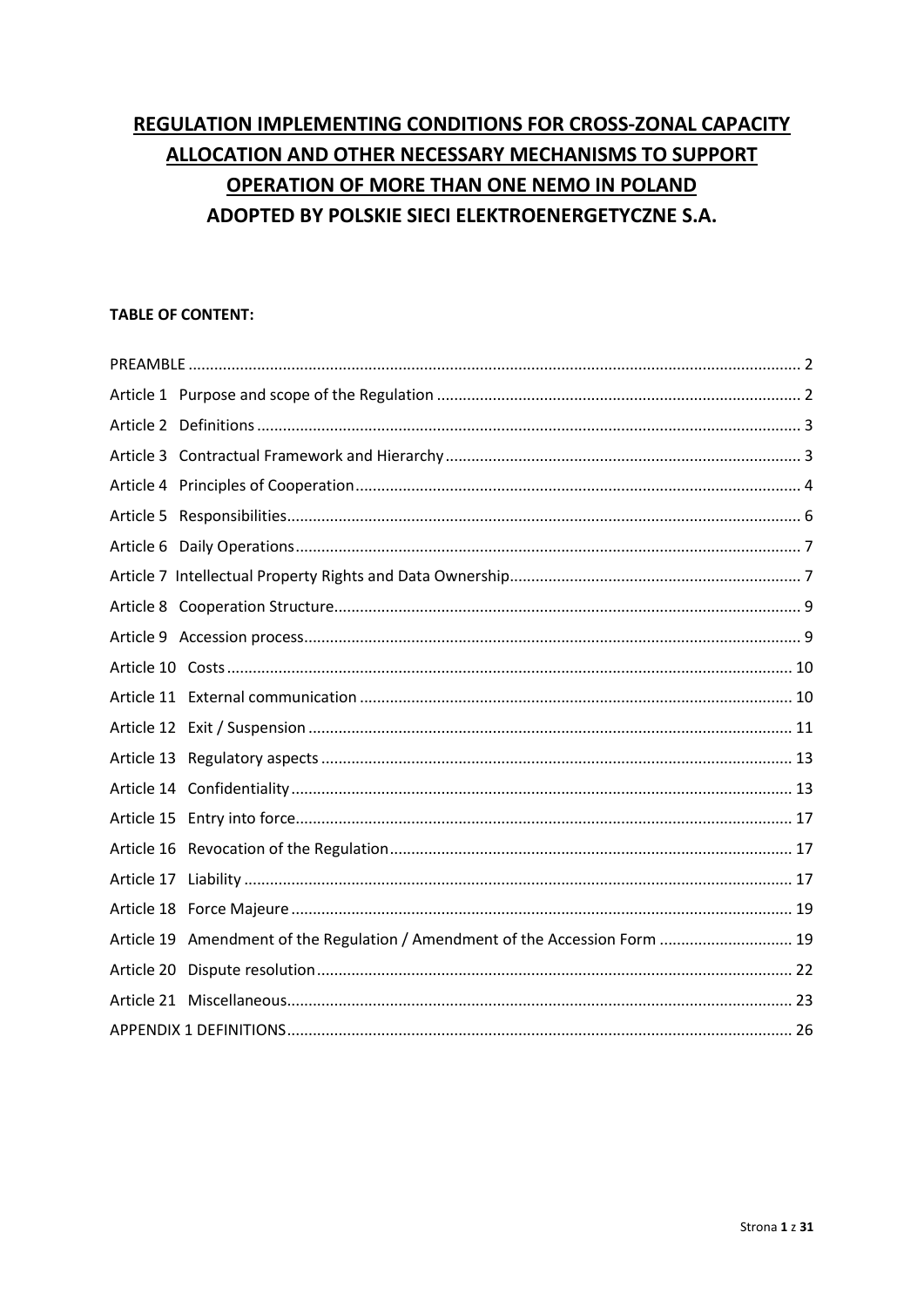## <span id="page-1-0"></span>**PREAMBLE**

## Whereas:

- 1. According to Article 45 and Article 57 of CACM, TSOs in bidding zones where more than one NEMO is designated and/or offers trading services, or where interconnectors which are not operated by TSOs certified according to Article 3 of Regulation (EC) No 714/2009 exist, shall develop a proposal for cross-zonal capacity allocation and other necessary arrangements for such bidding zones in cooperation with concerned TSOs, NEMOs and operators of interconnectors who are not certified as TSOs to ensure that the relevant NEMOs and operators of interconnectors provide the necessary data and financial coverage for such arrangements. These arrangements must allow additional TSOs and NEMOs to join these arrangements.
- 2. PSE prepared MNA which was approved by URE's decision of June  $5<sup>th</sup>$  2017 with the changes approved by URE's decision of May 29<sup>th</sup> 2018 and of May 14<sup>th</sup> 2019.
- 3. PSE in cooperation with concerned NEMOs developed the concept of implementation of MNA according to which the contractual framework implementing MNA at the Polish bidding zone local level will constitute a bilateral operational agreement implementing MNA concluded by PSE (on the one side) and by each NEMO separately (on the other side) under the terms and conditions of the Regulation prepared by PSE in cooperation with the NEMOs.

IN CONSIDERATION OF THE ABOVE, THIS REGULATION IS SET UP TO IMPLEMENT THE CONDITIONS FOR CROSS-ZONAL CAPACITY ALLOCATION AND OTHER NECESSARY MECHANISMS TO SUPPORT OPERATION OF MORE THAN ONE NEMO IN POLAND.

# <span id="page-1-1"></span>**ARTICLE 1 PURPOSE AND SCOPE OF THE REGULATION**

# 1.1 Purpose of the Regulation

The purpose of the Regulation is to establish contractual framework, same for each NEMO, to implement MNA and perform PSE's and NEMOs' responsibilities related to Single Day-Ahead Coupling and Single Intraday Coupling set forth in CACM. The Regulation constitutes a part of local arrangements as indicated in Article 8.2 of MNA.

# 1.2 Scope of the Regulation:

The Regulation:

- sets forth the rights and obligations of the Parties in connection with the cross-zonal capacity allocation and other necessary mechanisms supporting operation of more than one NEMO in Poland within the scope of Single Day-Ahead Coupling and Single Intraday Coupling, including the common operation of SDAC and SIDC and
- defines the rules for the cooperation of PSE on the one side and each NEMO participating in Single Day-Ahead Coupling and Single Intraday Coupling in the Polish bidding zone on the other side in the operation of Single Day-Ahead Coupling and Single Intraday Coupling in the Polish bidding zone, to ensure the allocation of cross-border transmission capacities calculated by PSE in a coordinated manner and through non-discriminatory market solutions.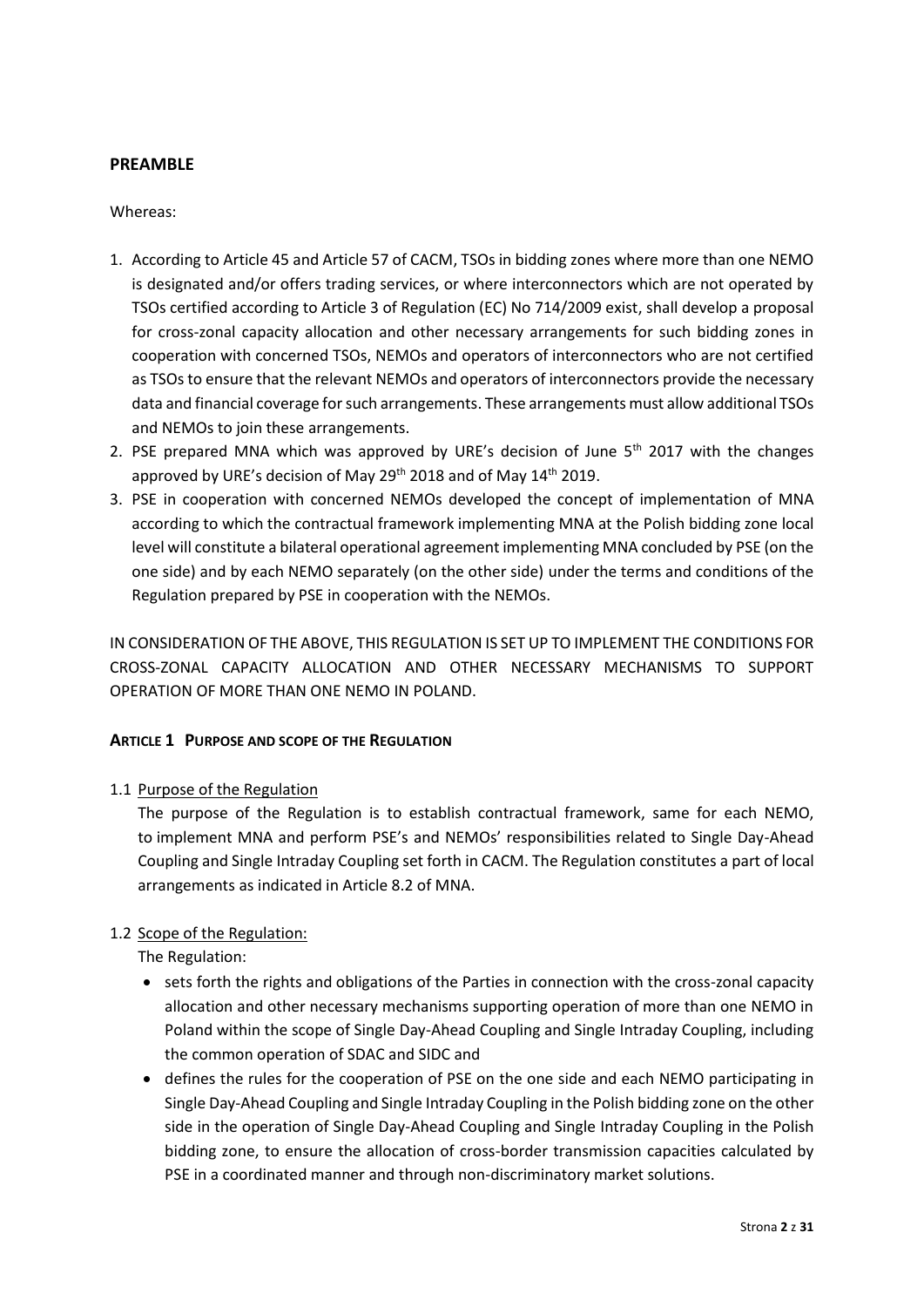# 1.3 Legal basis of the Regulation

The Regulation constitutes general terms and conditions of a contract within the meaning of Article 384 of Polish Civil Code, which means that any change thereto is made in accordance with Article 19.1 and is binding to each Party of MNA OA (subject to right to terminate the MNA OA as defined in Article 12.2.2.8).

## <span id="page-2-0"></span>**ARTICLE 2 DEFINITIONS**

The definitions used in this Regulation are set forth in Appendix 1.

## <span id="page-2-1"></span>**ARTICLE 3 CONTRACTUAL FRAMEWORK AND HIERARCHY**

## 3.1 Contractual framework

- 3.1.1. The contractual framework for Single Day-Ahead Coupling and Single Intraday Coupling in the Polish bidding zone is composed of the following documents:
	- 3.1.1.1. This Regulation with its Appendixes;
	- 3.1.1.2. The MNA;
	- 3.1.1.3. The IRiESP Balancing subject to Article 3.1.3;
	- 3.1.1.4. Accession Form signed by a NEMO and PSE.
- 3.1.2. Upon completing the accession process as set forth in Article 9, on the Accession Day, PSE and a NEMO enter into a bilateral contract for an indefinite period of time under the terms and conditions specified in the documents enumerated in Articles 3.1.1.1 to 3.1.1.4. (**"MNA Operational Agreement"** or **"MNA OA"**). Each MNA OA between PSE and relevant NEMO is to be treated separately.
- 3.1.3. Taking into consideration that PSE has initiated a procedure of approval of Terms and Conditions related to Balancing, a document prepared on basis of Article 18 of Commission Regulation 2017/2195 of 23 November 2017 establishing a guideline on electricity balancing, this document shall substitute the IRiESP Balancing in the scope included therein automatically, i.e. without necessity to sign any amendment to the Regulation or to the MNA OA, on the day of its entry into force. Any reference in this Regulation to IRiESP Balancing shall be treated as reference to the Terms and Conditions related to Balancing from the date of its entry into force.
- 3.1.4. Documents indicated in Article 3.1.1.2 , Article 3.1.1.3 and in Article 3.1.3 are public documents available on PSE's site www.pse.pl and will be amended according to relevant provisions of Polish Law (with effect on the MNA OA).
- 3.1.5. The Parties shall ensure that all necessary Local Arrangements to further implement and elaborate the general framework set forth by the Regulation are in place, including arrangements with third parties as foreseen in Article 4.6 and agreements foreseen in Article 6.3.1, with the aim to have an efficient Single Day-Ahead Coupling and Single Intraday Coupling in the Polish bidding zone.
- 3.1.6. The Regulation is composed of its main body and its Appendixes listed below (which may be subdivided):
	- Appendix 1: Definition list
	- Appendix 2: Single Day-Ahead Coupling Operational Procedures
	- Appendix 2a: Single Intraday Coupling Operational Procedures
	- Appendix 3: Application template
	- Appendix 4: Accession Form template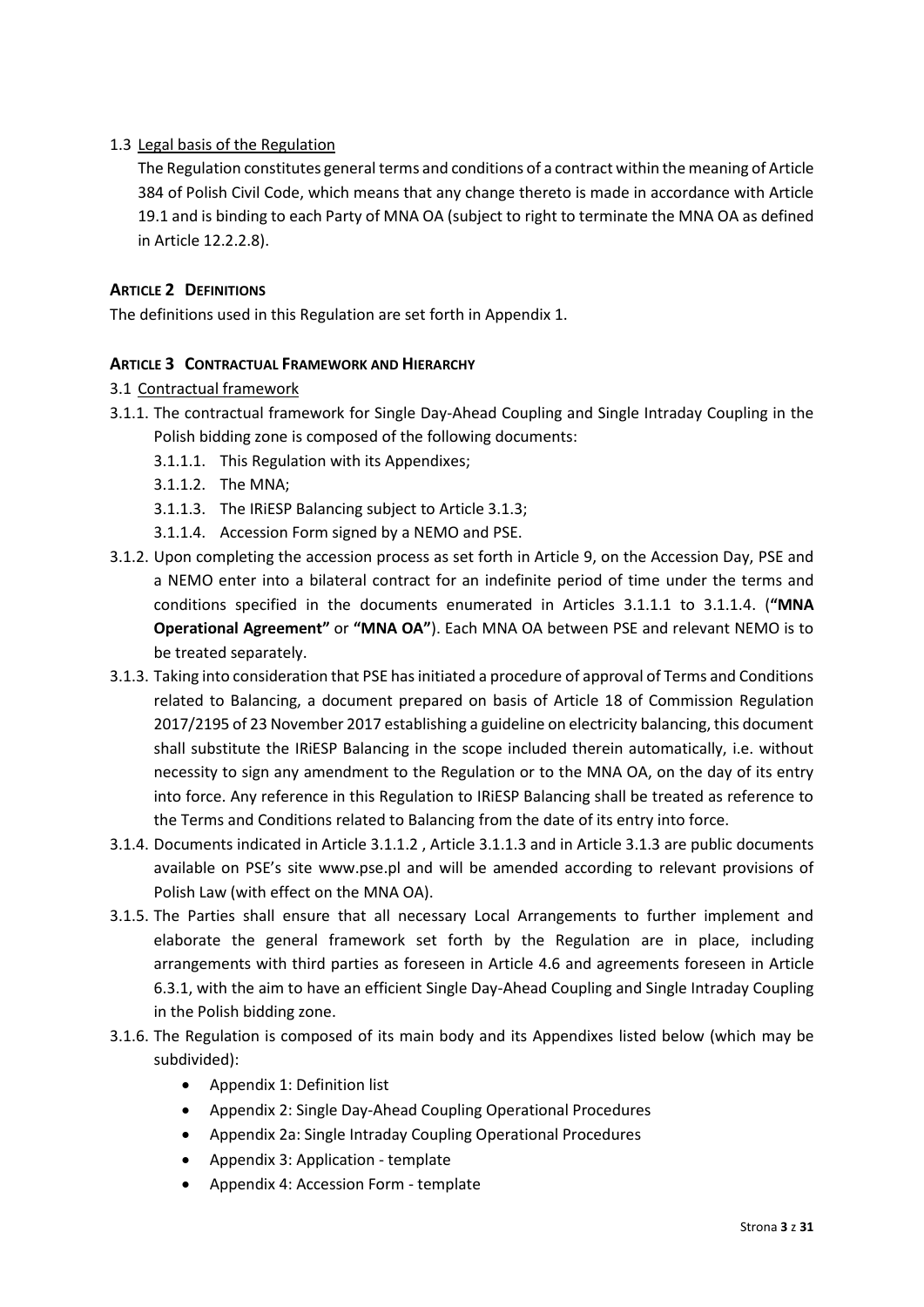- Appendix 5: Rules for designating a NEMO coordinator
- Appendix 6: Lability of PSE in the SIDC
- Appendix 7: Change control procedure
- Appendix 8: Shipping configuration in the Polish bidding zone

## 3.2 Hierarchy

- 3.2.1 The Regulation, including its Appendixes, shall at all times be in compliance with CACM, with IRIESP Balancing and with MNA, that shall all prevail over the Regulation. In case of noncompliance, Article 19.2 [Amendment due to Legal Provisions] shall apply.
- 3.2.2 Should differences or contradictions exist between the main body and any of the Appendixes, the terms and conditions of the main body shall prevail.

## <span id="page-3-0"></span>**ARTICLE 4 PRINCIPLES OF COOPERATION**

- 4.1 General
- 4.1.1 The Parties shall cooperate in accordance with the terms and conditions of this Regulation, with the overall aim to facilitate the integration of the European electricity markets and the implementation of the purpose of the Regulation as set forth in Article 1 [Purpose and scope of the Regulation].
- 4.1.2 Obligations of the Parties under MNA Operational Agreement shall be best efforts obligations, unless explicitly otherwise specified in the Regulation.
- 4.1.3 Notwithstanding the above, each NEMO within the purpose of this Regulation as determined in Article 1 [Purpose and scope of the Regulation], shall comply with:
	- rights and obligations set up in MNA;
	- rights and obligations set up in IRiESP Balancing.
- 4.1.4 The Parties shall exercise their rights and obligations in good faith and shall adopt a fair and loyal treatment towards each other, giving due consideration to any applicable Legal Provision and bearing in mind the multilateral spirit of Single Day-Ahead Coupling and Single Intraday Coupling, according to which all Parties shall be treated in a non-discriminatory manner.
- 4.1.5 A NEMO is entitled to become a Party to the MNA Operational Agreement as:
	- an operational NEMO (i.e. NEMO performing SDAC or SIDC obligations as set forth in Article 6) to which all the rights and obligations resulting from the MNA OA shall apply;
	- as a non-operational NEMO (i.e. NEMO non performing SDAC or SIDC obligations as set forth in Article 6) to which all the rights and obligations resulting from the MNA OA shall apply with exception to Article 6 which shall not be applicable until becoming an operational NEMO in accordance with Article 19.4.3.2.
- 4.1.6 The operational or non-operational status of NEMO shall be indicated in the Application submitted in accession process as set forth in Article 9.

## 4.2 Performance of the Parties

- Each Party shall:
	- perform its obligations under this Regulation according to the requirements of this Regulation, to all applicable laws and regulations(including MNA and IRiESP Balancing), good practice and current professional standards, applicable for these type of obligations;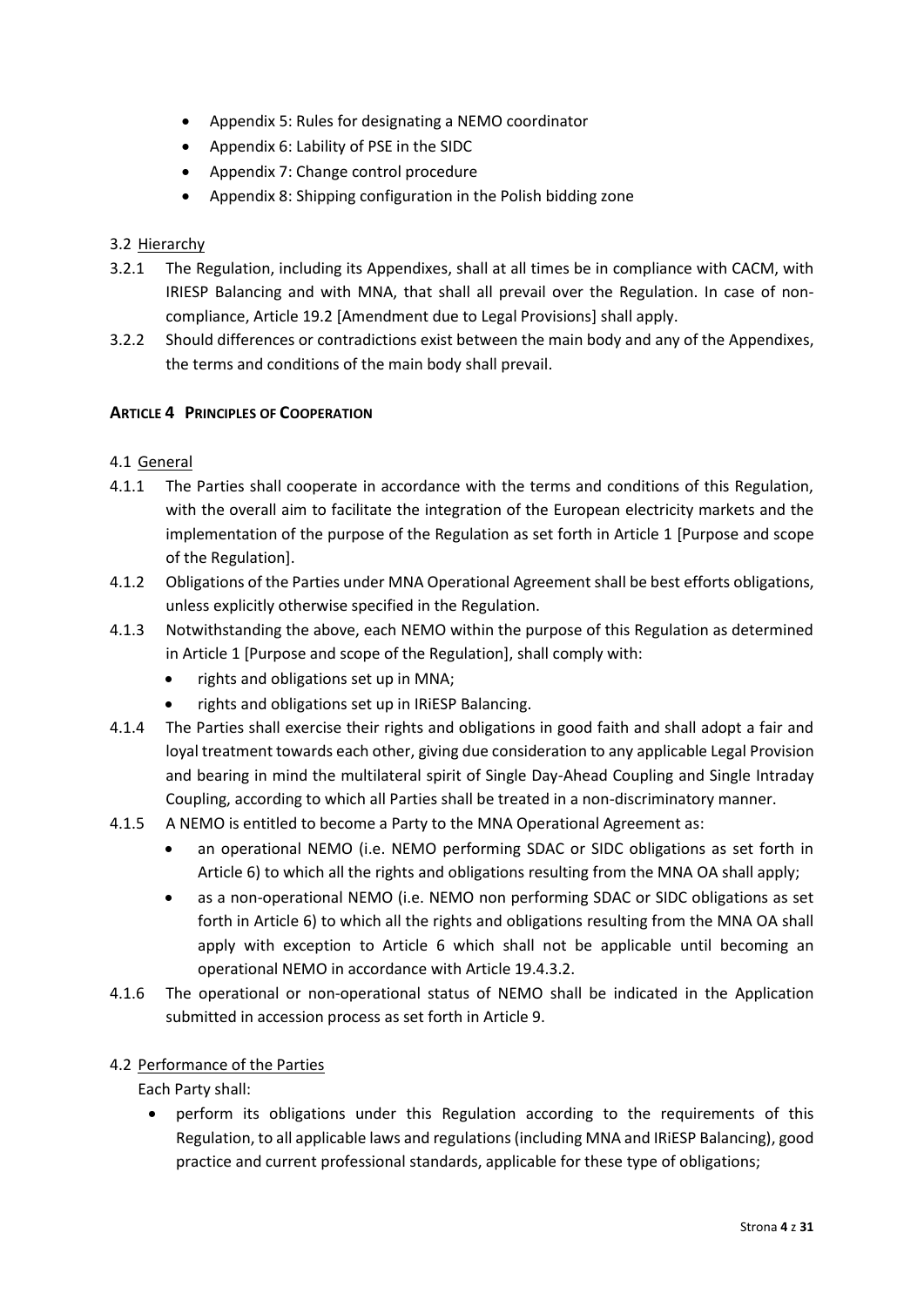- use, where appropriate, suitable technology, materials or equipment including necessary backups and contingency plans and trained and competent staff for the execution of its obligations under this Regulation;
- perform its obligations under this Regulation in the best interest of all Parties to achieve a well-functioning Single Day-Ahead Coupling and Single Intraday Coupling in the Polish bidding zone;
- have the necessary license and authorisations to enter into MNA Operational Agreement; and
- have the knowledge, experience and human and technical competence necessary for the satisfactory performance of its obligations under this Regulation.

# 4.3 Performance of NEMO's CCP obligations

The Regulation provides for two ways of performance of NEMO's CCP obligations under MNA OA:

- 4.3.1 First model in which NEMO personally performs all of the CCP obligations under MNA OA.
- 4.3.2 Second model in which NEMO indicates a third party (its CCP) which shall perform specific obligations under MNA OA, consisting in sending to PSE nominations resulting from Single Day-Ahead Coupling and Single Intraday Coupling in the Polish bidding zone, settlement of imbalance costs and collection and transfer of Congestion Income. In such case the third party acts, within the scope indicated above, in its own name on conditions described in Article 4.4 below.

NEMO has the right to choose any of the models above in the accession process by submitting appropriately filled Accession Form as set forth in Article 4.4.2 below and Article 9 [Accession Process]. The second model as described above shall be treated as delegation of NEMO's tasks as allowed under Article 81 of CACM, in particular the delegating party (the NEMO) shall remain responsible for ensuring compliance with the tasks listed in Art. 7 of the CACM, including ensuring access to information necessary for monitoring by the regulatory authority.

# 4.4 Second model of performance of NEMO's CCP obligations

- 4.4.1 Taking into consideration models of performance of NEMO's obligations as described in Article 4.3 above, each NEMO shall be entitled to indicate, in the Accession Form, its CCP as the entity that shall perform NEMO's obligations resulting from MNA OA consisting in:
	- 4.4.1.1 sending to PSE nominations resulting from Single Day-Ahead Coupling and Single Intraday Coupling in the Polish bidding zone; in such case the CCP shall be allocated with its own scheduling unit and shall perform its obligations in accordance with IRiESP;

4.4.1.2 settlement of imbalance costs resulting from the relevant NEMO's operations; and 4.4.1.3 collection and transfer of Congestion Income.

4.4.2 In case referred to in Article 4.4.1, such CCP shall be financially liable for any imbalance and transfer of Congestion Income that may occur, in particular the CCP shall be invoiced by PSE for any imbalance and Congestion Income incurred by the relevant NEMO. The abovementioned case of liability of CCP shall not be applicable when PSE shall bear liability in accordance with Article 17.2.4. The NEMO shall submit to PSE the CCP's written statement, consistent with a template attached to the template of the Application as in Appendix 3, by which such CCP shall undertake the obligations referred to in Articles 4.4.1 and 4.4.2 and shall perform them in its own name.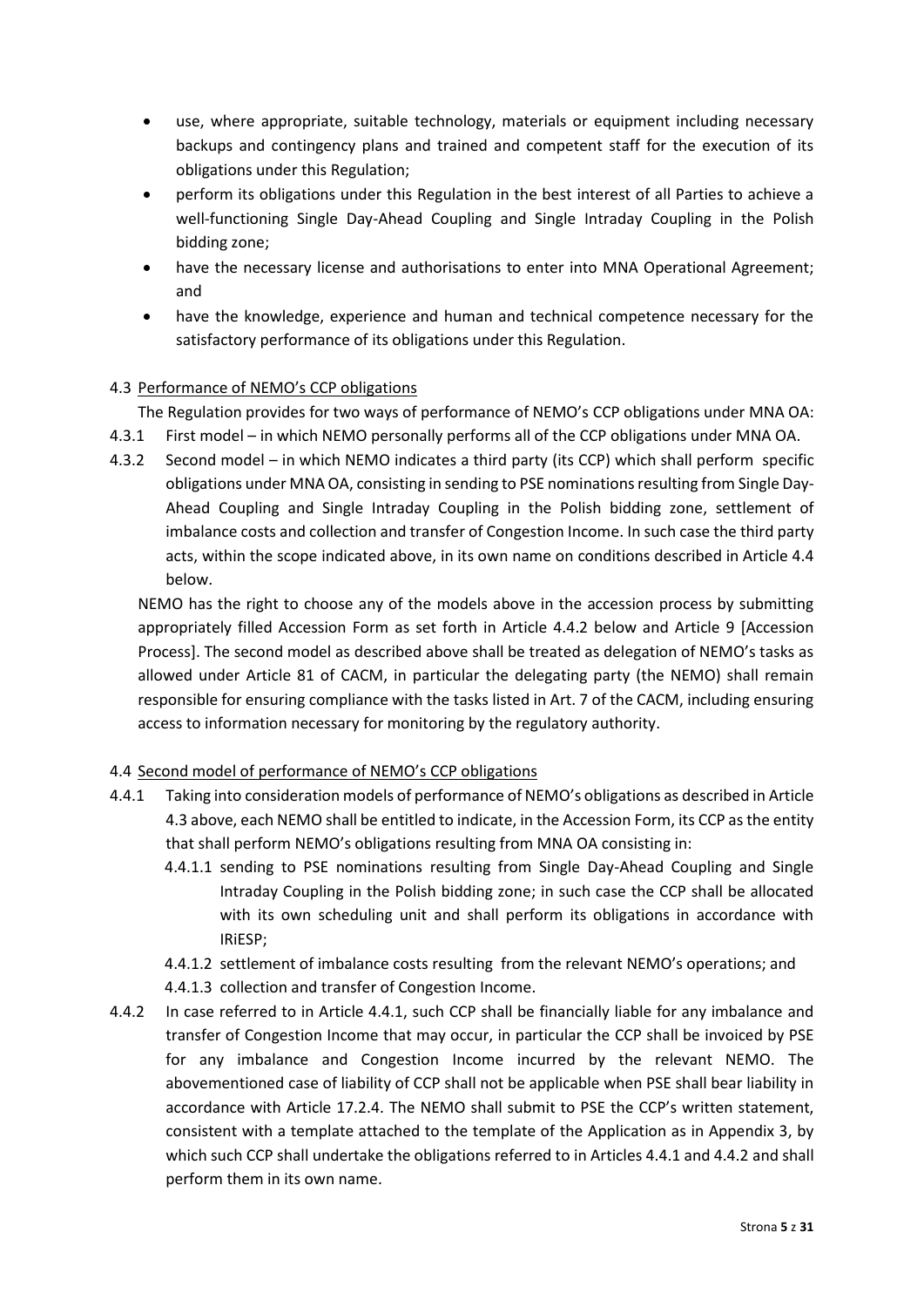- 4.4.3 Each NEMO is entitled to indicate only one CCP to perform the obligations referred to in Articles 4.4.1 and 4.4.2.
- 4.4.4 The CCP indicated by NEMO on terms specified herein shall be considered a third party in relation to Parties to MNA OA responsible for performance of the obligations referred to in Articles 4.4.1 and 4.4.2.
- 4.4.5 The NEMO indicating its CCP as the entity performing the obligations referred to in Articles 4.4.1 and 4.4.2, shall be liable for any damage suffered by PSE by the fact that CCP refuses to perform or fails to perform said obligations (contract on third party performance in meaning of Article 391 of Polish Civil Code).
- 4.4.6 In case mentioned in Article 4.4.1.2, the relevant NEMO shall be invoiced by PSE for the damage equal to the amount of the invoice unpaid by the CCP.
- 4.4.7 Article 17.3 regarding third party claims shall not apply in relation to liability of CCP acting in second model, within the scope indicated in Article 4.4.2.
- 4.4.8 In case NEMO intends to change a CCP performing the obligations referred to in Articles 4.4.1 and 4.4.2, Article 19.4.3 and Article 9 [Accession Process] shall be applicable accordingly.

# 4.5 Performance of NEMO's shipping obligations

The Regulation provides for two ways of performance of NEMO's shipping obligations under MNA OA:

- 4.5.1 First model in which NEMO personally performs shipping obligations under MNA OA as an operational NEMO (for itself or additionally for other NEMO which designates it as its Shipping Agent in the Accession Form) or as a non-operational NEMO (only if acting for other NEMO which designates it as its Shipping Agent in the Accession Form).
- 4.5.2 Second model in which NEMO indicates a third party (its Shipping Agent) which shall perform specific obligations under MNA OA, consisting in shipping functions for its NEMO.

# 4.6 Relation to third parties

- 4.6.1 Each NEMO is responsible for performing CCP role or contracting CCP service. Information about a third party performing CCP service shall be included in Accession Form and in case of any changes new information concerning CCP must be communicated at least one (1) month before its effective date. Article 19.4.3 is respectively applicable, if needed.
- 4.6.2 Each NEMO is responsible for ensuring shipping service enabling execution of cross-border energy exchange resulting from Single Day-Ahead Coupling and Single Intraday Coupling in the Polish bidding zone. Information about a third party performing shipping service shall be included in Accession Form and in case of any changes new information concerning shipping service must be communicated at least one (1) month before its effective date. Article 19.4.3 is respectively applicable, if needed.

# <span id="page-5-0"></span>**ARTICLE 5 RESPONSIBILITIES**

- 5.1 Roles and responsibilities of PSE on the one hand and each NEMO on the other hand, shall be compliant with those set forth in CACM and in MNA OA.
- 5.2 PSE is responsible for its own systems and business processes concerned by or involved in Single Day-Ahead Coupling and Single Intraday Coupling in the Polish bidding zone.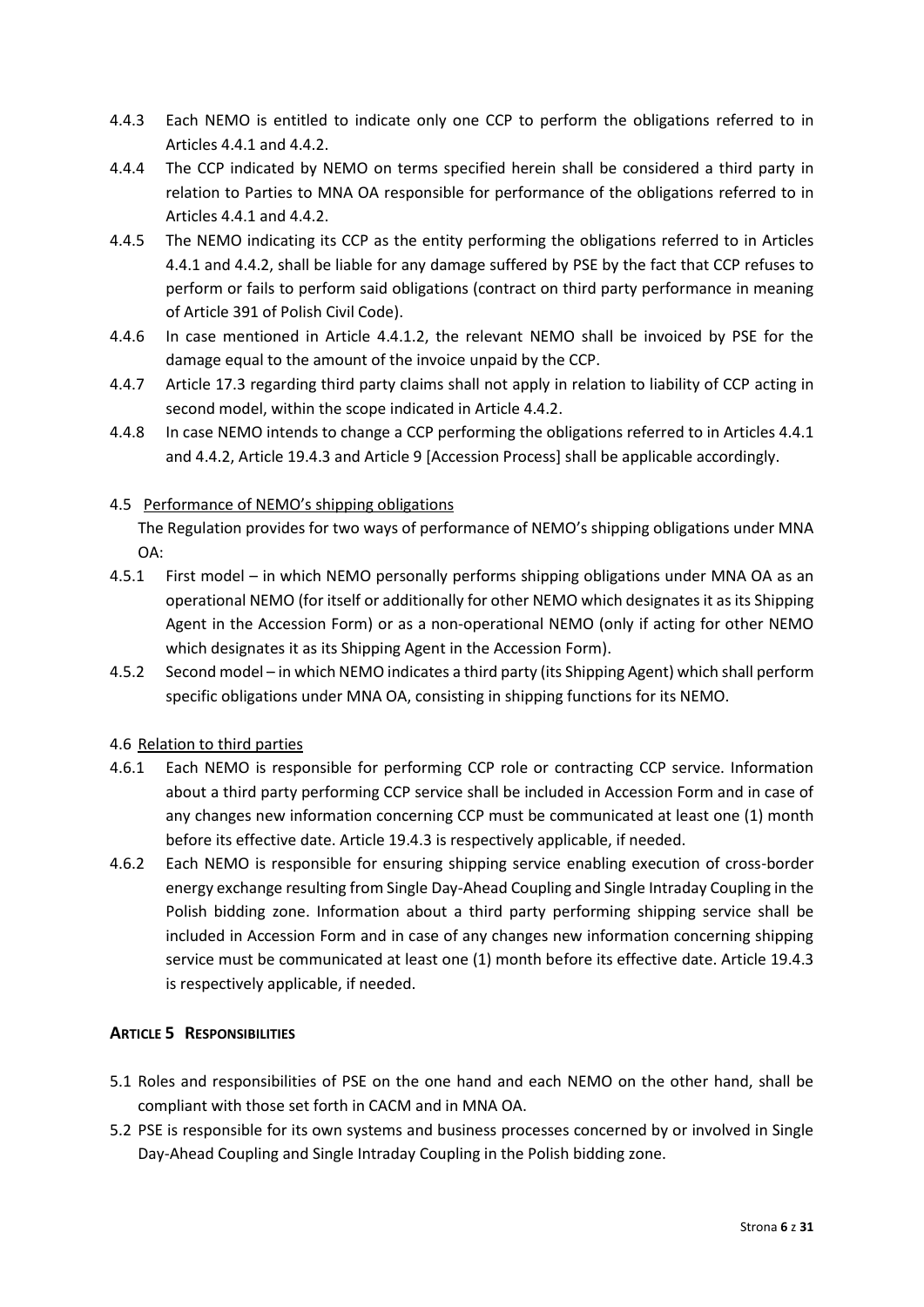5.3 Each NEMO is responsible for its own systems, business processes and mechanisms needed for settlement and clearing concerned by or involved in Single Day-Ahead Coupling and Single Intraday Coupling in the Polish bidding zone.

# <span id="page-6-0"></span>**ARTICLE 6 DAILY OPERATIONS**

# 6.1 General Principles

- 6.1.1 Parties shall operate Single Day-Ahead Coupling in accordance with Appendix 2.
- 6.1.2 Parties shall operate Single Intraday Coupling in accordance with Appendix 2a. For the purposes of Single Intraday Coupling procedures included in the Exhibit 6 – Joint XBID Procedures of IDOA shall be used.
- 6.1.3 The NEMOs shall designate a NEMO coordinator performing obligations set forth in IRiESP according to conditions specified in Appendix 5.
- 6.1.4 Performance of the obligations under this Article 6 by NEMOs is subject to their respective operational or non-operational status in accordance with Articles 4.1.5 and 4.1.6 and to the kind of coupling (i.e. Single Day-Ahead Coupling or Single Intraday Coupling) indicated in the Application in accordance with Article 9.2.

# 6.2 Decoupling

- 6.2.1 In case of Decoupling impacting Single Day-Ahead Coupling or Single Intraday Coupling in the Polish bidding zone Appendix 2 or Appendix 2a, respectively, is applicable.
- 6.2.2 For the avoidance of doubt, Decoupling undertaken in compliance with Appendix 2 or Appendix 2a shall not constitute a breach of the MNA OA by the Parties.

# 6.3 Congestion Income

- 6.3.1 The terms of payment of the Congestion Income shall be regulated in separate market operations agreements concluded between the NEMOs or their CCPs (respectively), PSE and other TSOs.
- 6.3.2 An operational NEMO shall adhere to the market operations agreements mentioned in Article 6.3.1 above not later than on the Accession Day.

# <span id="page-6-1"></span>**ARTICLE 7 INTELLECTUAL PROPERTY RIGHTS AND DATA OWNERSHIP**

# 7.1 General

- 7.1.1 Each Party shall remain the exclusive owner of its own Intellectual Property Rights.
- 7.1.2 Unless otherwise specified under the Regulation, the disclosure, access or use of developments, data or Confidential Information pursuant to the Regulation shall not affect the ownership of any Intellectual Property Rights nor is to be construed as granting any right (such as license), express or implied, on or in connection with any Intellectual Property Rights on such development, data or Confidential Information, between the Parties or towards any third party.
- 7.1.3 Except for the purpose of publishing data as allowed under this Article 7, Article 14 [Confidentiality] shall apply to the developments made and data used or exchanged pursuant to this Article 7.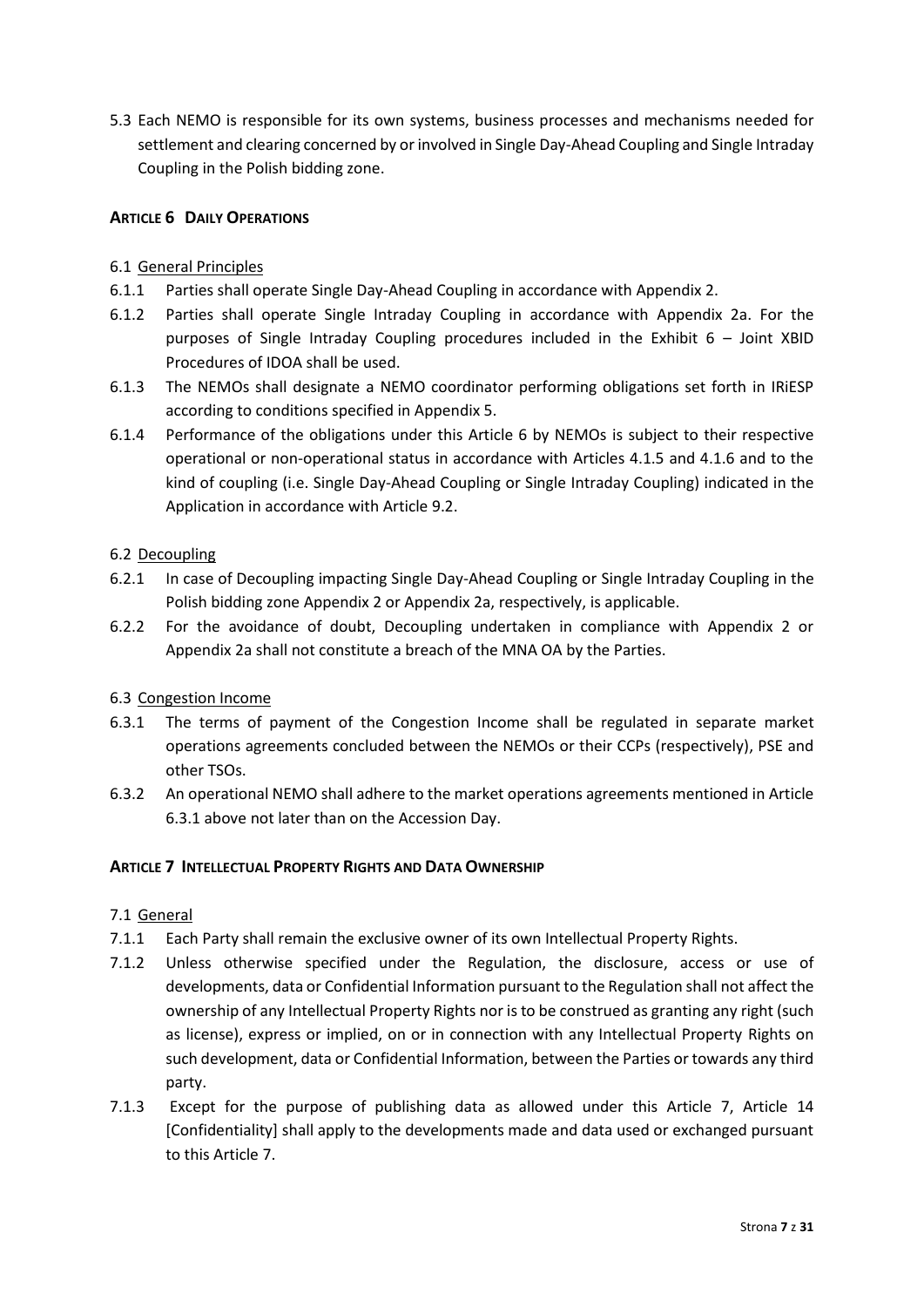## 7.2 Developments

- 7.2.1 Developed operational procedures made within the scope of MNA Operational Agreement as set up under this Regulation and the Intellectual Property Rights to such developments, shall be jointly owned by the Parties that jointly developed them, unless decided otherwise by the Parties.
- 7.2.2 Each Party has the right to use Appendix 2 and Appendix 2a in the context of Single Day-Ahead Coupling or Single Intraday Coupling in the Polish bidding zone without further prior consent of the Parties.

## 7.3 Data

- 7.3.1 Data generated by NEMO(s) (or on behalf of relevant NEMO or NEMOs) in the context of Single Day-Ahead Coupling or Single Intraday Coupling in the Polish bidding zone shall remain the exclusive property of the NEMO(s) concerned.
- 7.3.2 Data generated by PSE (or on behalf of PSE) in the context of Single Day-Ahead Coupling or Single Intraday Coupling in the Polish bidding zone shall remain the exclusive property of PSE.
- 7.3.3 The NEMOs grant PSE an unrestricted, unlimited in time free right to use and exploit, publish and provide, for non-commercial purposes, NEMOs' data relating to the results of Single Day-Ahead Coupling and Single Intraday Coupling to the third persons to whom PSE is legally obliged to provide the data and to the extent necessary to perform the role of the TSO by PSE (for performance of market coupling as part of SDAC and SIDC, imbalance settlement and EU regulatory transparency obligations under Regulation (EU) No 543/2013), e.g. (but not limited to):
	- flows between bidding zones and between NEMOs;
	- net positions of bidding zones and NEMOs;
	- day ahead prices, at least for polish bidding zone and neighbouring bidding zones;
	- min and max intraday transaction price and total trade volume per hour;
	- derivative data from input data and output data such as related indices.
- 7.3.4 PSE grants to each NEMO an unrestricted, unlimited in time free right to use and exploit, publish and provide PSE's data relating to the results of Single Day-Ahead Coupling and Single Intraday Coupling to the third persons to whom a NEMO is legally obliged to provide the data and to the extent necessary to perform the role of the NEMO by each NEMO.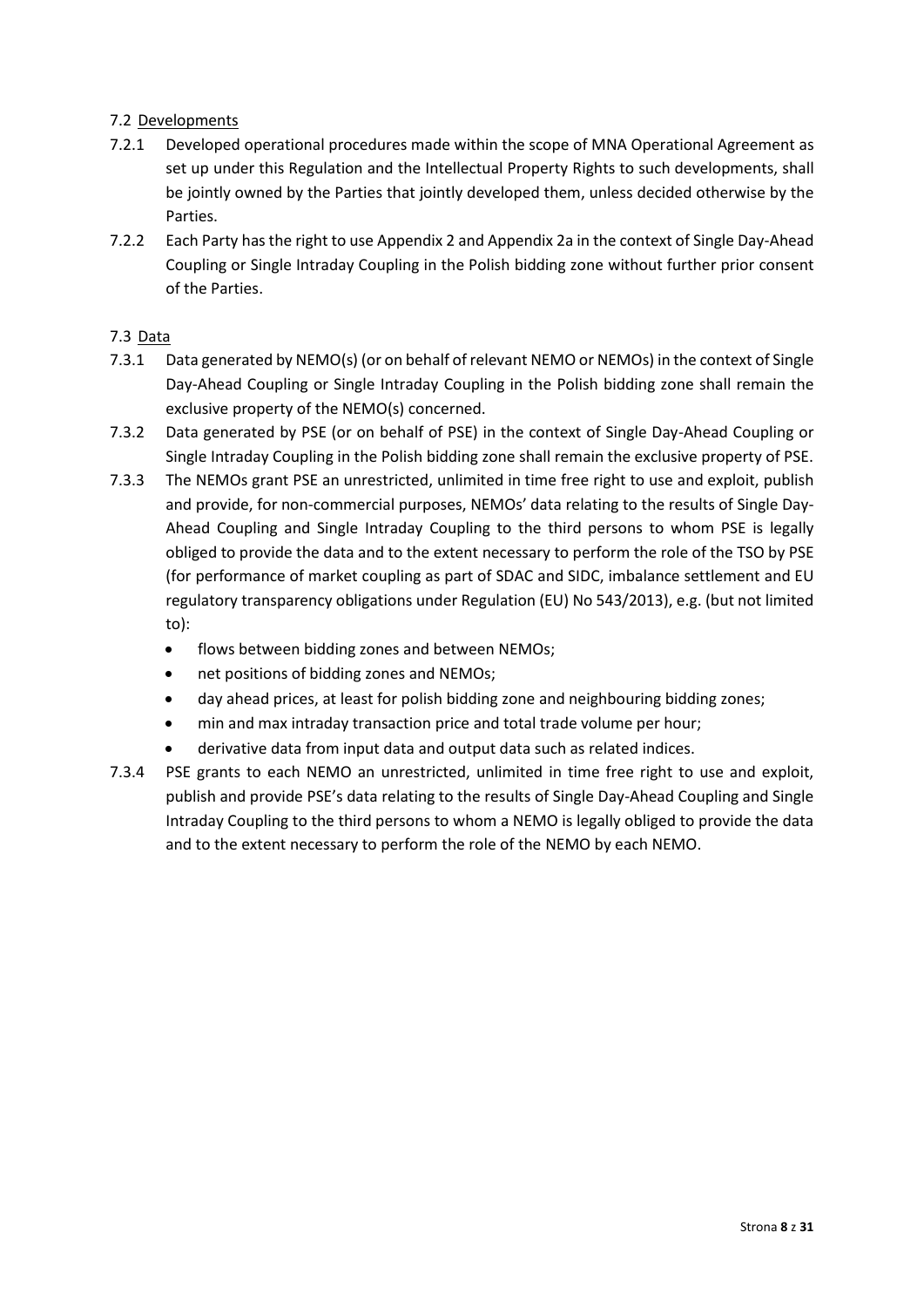## <span id="page-8-0"></span>**ARTICLE 8 COOPERATION STRUCTURE**

- 8.1 Within the scope of performance of Single Day-Ahead Coupling or Single Intraday Coupling in the Polish bidding zone determined by this Regulation and MNA OA each Party shall appoint authorised representatives in Accession Form, signed in accordance with Articles 9.2 – 9.5.
- 8.2 Changes of NEMOs' or PSE's representatives and contact details in Accession Form are performed in accordance with Article 19.4.3.1.

## <span id="page-8-1"></span>**ARTICLE 9 ACCESSION PROCESS**

- 9.1 Any NEMO is entitled to become a Party to the MNA Operational Agreement through accession by signing the Accession Form prepared on the table included in Appendix 4 without any further condition, except for the obligation for the acceding Party to:
	- 9.1.1 be a designated NEMO in the Polish bidding zone or have the right to offer day-ahead and intraday trading services in the Polish bidding zone;
	- 9.1.2 adhere to DAOA and IDOA or put in place all other agreements or arrangements, in particular agreements mentioned in Article 4.6 and Article 6.3.1, required for a NEMO to be able to perform its obligations under the Regulation;
	- 9.1.3 in case of entering the MNA OA as an operational NEMO, successfully pass WIRE tests according to PSE's procedure titled: "Procedura przyłączania i akceptacji systemów informatycznych Operatora Rynku do systemów informatycznych OSP dla WIRE/UR i WIRE", available on PSE's sit[e www.pse.pl.](http://www.pse.pl/)
- 9.2 In order to receive Accession Form, NEMO must send to PSE the Application prepared on the template constituting Appendix 3. The Application must be delivered to PSE in a written form by registered letter or by courier. Application should include a declaration of adhering NEMO indicating whether it enters the MNA OA as an operational or as a non-operational NEMO. If the adhering NEMO enters the MNA OA as an operational NEMO, this NEMO indicates kind of coupling this adhering NEMO intends to participate in after Accession Day, i.e. Single Day-Ahead Coupling or Single Intraday Coupling and model of performance of CCP and shipping obligations.
- 9.3 Receipt of the Application by PSE starts a process of adherence during which PSE validates requirements listed in Article 9.1, WIRE tests are performed (if necessary) and PSE and adhering NEMO agree on the Accession Day.
- 9.4 Based on the Application and results of a process of adherence (referred to in Article 9.3), PSE prepares the Accession Form, signs it and sends to NEMO by registered letter or courier. The Accession Form shall be executed in Polish or English language version. In case the Accession Form is executed in two language versions, should differences or contradictions exist between the Polish version and English version of the Accession Form, the terms and conditions of the Polish version shall prevail.
- 9.5 Accession Form signed by NEMO must be delivered to PSE in a written form by registered letter or courier. Accession Form signed and delivered in accordance with this Article 9 becomes an integral part of MNA Operational Agreement between PSE and adhering NEMO.
- 9.6 On a day agreed between PSE and adhering NEMO and indicated in Accession Form in accordance with Articles 9.2 - 9.5, NEMO becomes a Party to the MNA Operational Agreement and a subject of rights and obligations deriving from this Regulation (the **"Accession Day"**), with reservation to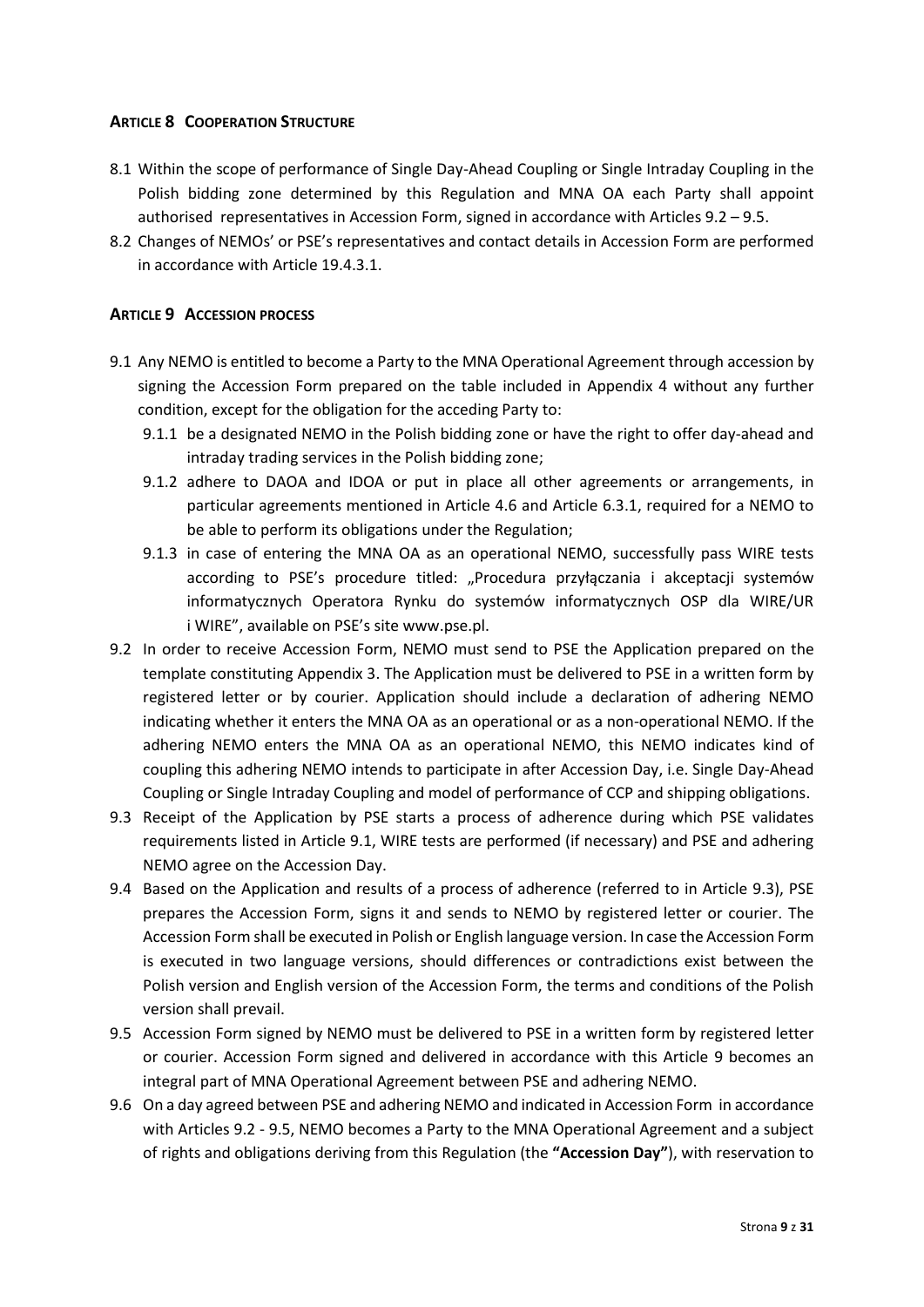Article 4.1.5. Single Day-Ahead Coupling and Single Intraday Coupling are performed according to this Regulation by an operational NEMO starting from the Accession Day.

9.7 In case NEMO intends to change kind of coupling declared in accordance with Article 9.2., this Article 9 [Accession Process] shall be applicable accordingly.

## <span id="page-9-0"></span>**ARTICLE 10 COSTS**

Each Party will bear its own costs arising from becoming Party to the MNA Operational Agreement under the Regulation and carrying out rights and obligations in accordance with the Regulation.

## <span id="page-9-1"></span>**ARTICLE 11 EXTERNAL COMMUNICATION**

#### 11.1 Scope

- 11.1.1 Without prejudice to (i) Article 14 [Confidentiality], (ii) Regulation (EU) No 1227/2011 of the European Parliament and of the Council of 25 October 2011 on wholesale energy market integrity and transparency, and (iii) Commission Regulation (EU) No 543/2013 of 14 June 2013 on submission and publication of data in electricity markets, the principles under this Article 11 shall apply to external communication in all forms relating to any subject in relation to the MNA OA or related to Single Day-Ahead Coupling and Single Intraday Coupling in the Polish bidding zone.
- 11.1.2 The Parties may deviate from this Article 11 only if necessary to comply with applicable mandatory laws and regulations.

## 11.2 General Principles

- 11.2.1 The Parties shall be free to express written or oral positions or opinions about all Single Day-Ahead Coupling and Single Intraday Coupling in the Polish bidding zone related matters in their own name, provided that they do not prejudice or negatively affect the collective or individual interests or the reputation of the other Parties.
- 11.2.2 The Parties shall not express positions or opinions in the name of the other Party or other NEMOs unless they have been explicitly mandated to do so in writing.
- 11.2.3 The Parties shall communicate at all times correct and accurate information.
- 11.2.4 In the event a communication by a Party does not comply with this Article, the other Party is entitled to request such Party to publicly correct its communication, without prejudice to any other rights or remedies under this Regulation or by law (such as but not limited to its right to claim compensation in accordance with Article 17 [Liability]). Upon receipt of such valid request, such Party shall forthwith correct its communication publicly in accordance with the request.
- 11.2.5 In case a communication in reference to the matters falling within the scope determined in Article 11.1, requires a joint communication of the Parties, Parties shall cooperate to prepare a joint statement. If Parties fail to agree on a joint statement, art. 11.2 is applicable.
- 11.2.6 In case a communication in reference to the matters falling within the scope determined in Article 11.1, requires a joint communication under DAOA or IDOA, Parties will escalate these matters to be handled in accordance with DAOA or IDOA respectively.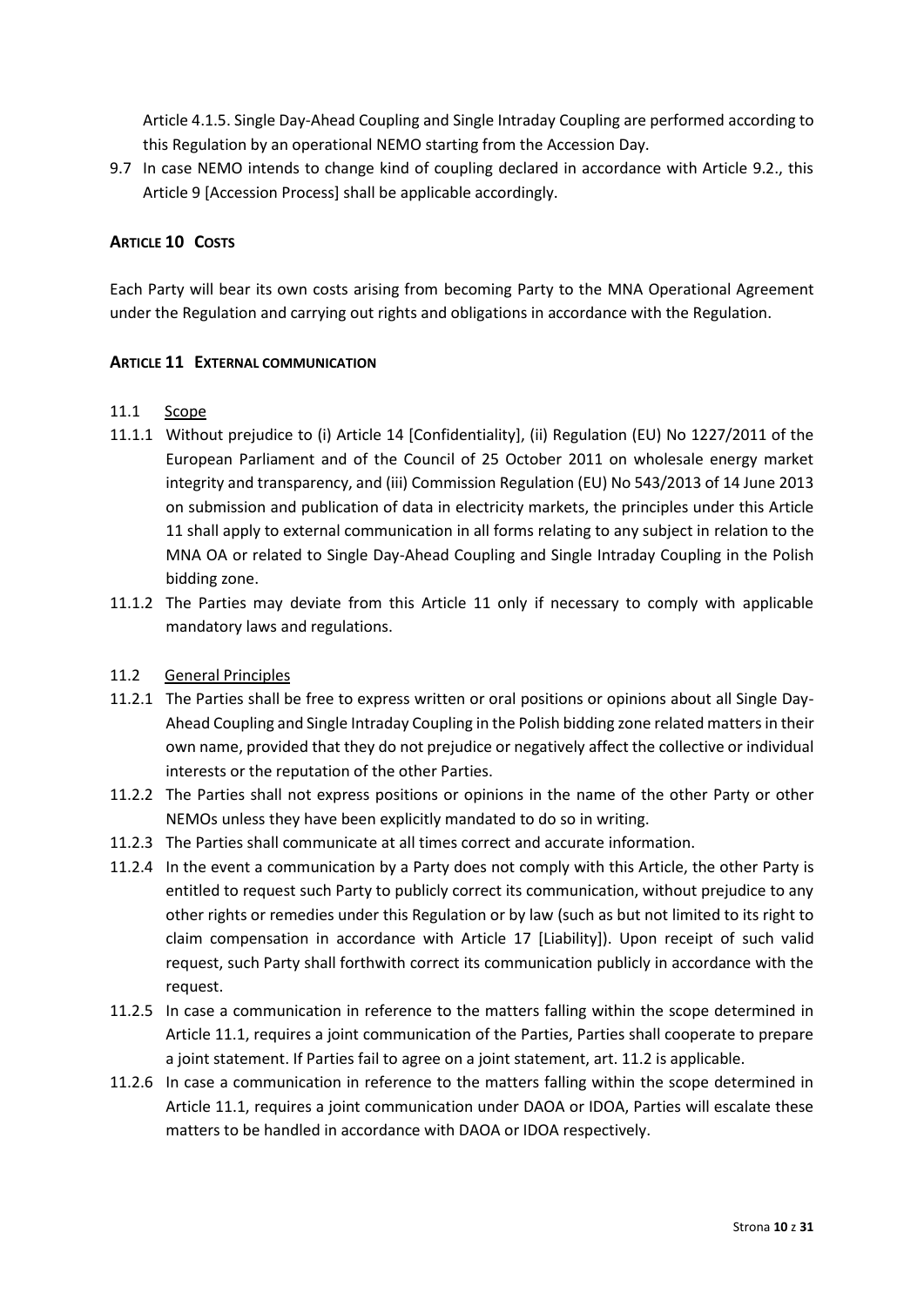## <span id="page-10-0"></span>**ARTICLE 12 EXIT / SUSPENSION**

- 12.1 In the Regulation, the term **"Exit"** shall mean the event in which a NEMO terminates on its own initiative the MNA Operational Agreement in accordance with Article 12.2 or the event in which the concerned NEMO is excluded from the MNA Operational Agreement in accordance with Article 12.3, and the verb **"to Exit"** is to be construed accordingly.
- 12.2 Voluntary Exit
- 12.2.1 A NEMO may Exit from the MNA Operational Agreement (the **"Exiting NEMO"**) at any time, whatever the reasons for its Exit, whether legal, regulatory or any others without any court intervention and without any compensation being due for the Exit.
- 12.2.2 The Exiting NEMO shall notify PSE of its wish to Exit the MNA Operational Agreement in writing. PSE cannot refuse the Exit of the Exiting NEMO. PSE shall meet with or contact the remaining NEMOs within two weeks from receiving the notification from the Exiting NEMO in order to assess the Exit Plan of the Exiting NEMO according to Article 12.4. In particular, PSE shall assess the timescales within which the Exit shall occur. Except if decided otherwise by PSE with the consent of the Exiting Party, the following timescales shall apply by default:
	- 12.2.2.1 in the event of Force Majeure, subject to Article 18.6;
	- 12.2.2.2 in the event of change due to regulatory reasons, in case of failure to reach an agreement with regard to the modification of the Regulation according to Article 19.2 – upon three (3) months as from the notification of the Exiting NEMO;
	- 12.2.2.3 in the event of a Dispute as set forth in Article 20.1 of this Regulation, where such Dispute is not related to Article 19.2 – upon three (3) months as from the notification of the Exiting NEMO;
	- 12.2.2.4 to the extent compatible with applicable law, in the event of threat of bankruptcy or any other insolvency proceeding, dissolution or liquidation of such Exiting NEMO – upon one (1) month as from the notification of the Exiting NEMO;
	- 12.2.2.5 in the event of an order of competent regulatory, administrative or judicial authorities to end the participation of a Party to Single Day-Ahead Coupling or Single Intraday Coupling – upon one (1) month from the notification of the Exiting NEMO;
	- 12.2.2.6 in the event of termination of any relevant Local Arrangements upon three (3) months from the notification of the Exiting NEMO;
	- 12.2.2.7 in the event of exit of the Exiting Party from DAOA and IDOA upon three (3) months from the notification of the Exiting NEMO;
	- 12.2.2.8 in the event of an amendment of this Regulation performed in accordance with Article 19.1 or Article 19.2 – upon a notice effective as of the day preceding the entry into force of the amendment of this Regulation in accordance with Article 19.1.2;
	- 12.2.2.9 in the event of an amendment of the Accession Form performed in case indicated in Article 19.4.2 – upon a notice effective as of the day preceding the entry into force of the relevant amendment to the MNA or the IRiESP Balancing;
	- 12.2.2.10in all other cases upon twelve (12) months as from the notification of the Exiting NEMO.

Should any of the above terms be shortened due to an applicable Legal Provision, this shortened term shall apply.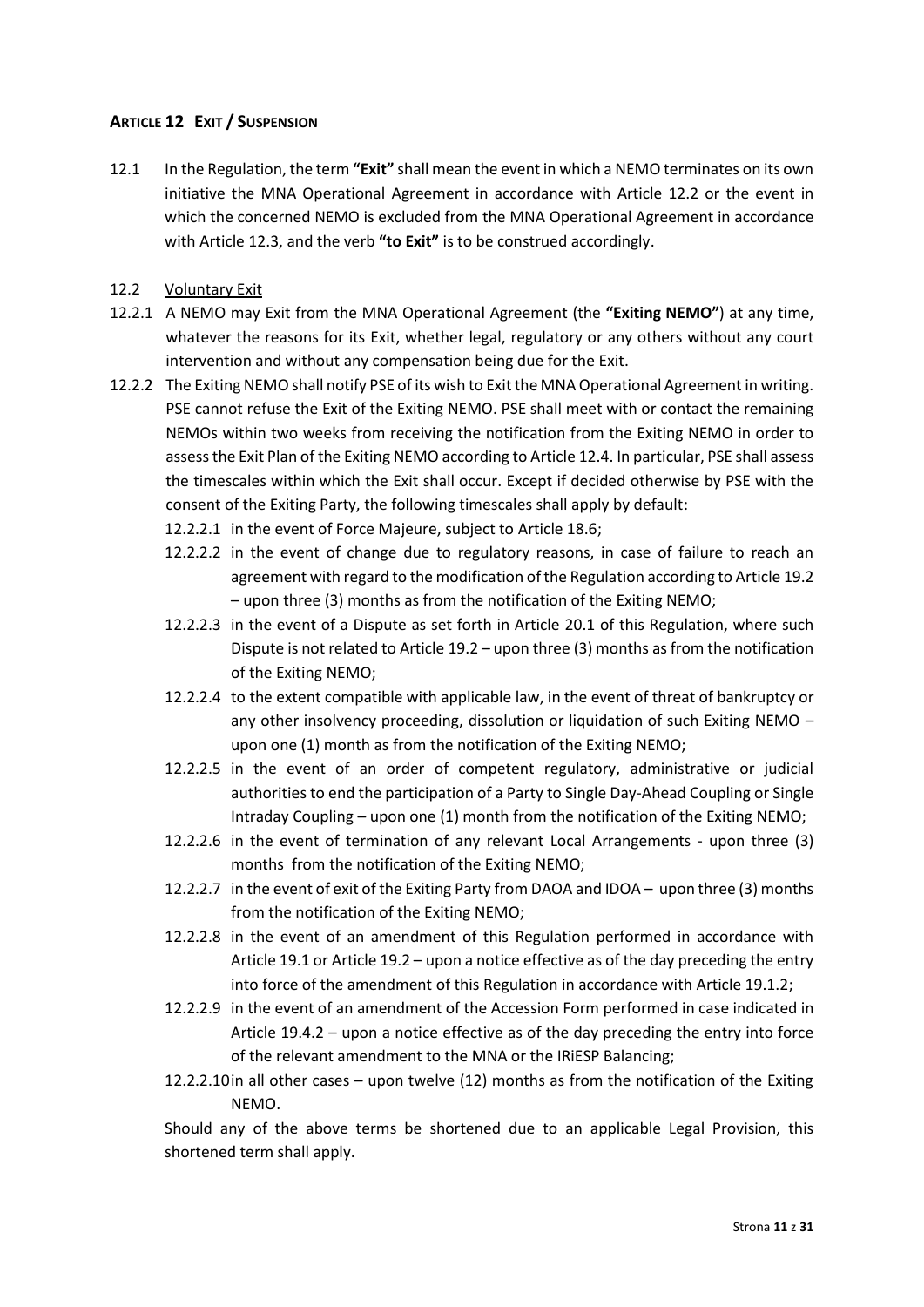## 12.3 Forced Exit / Suspension

- 12.3.1 Without prejudice to Article 20 [Dispute resolution], NEMO's rights and obligations under the MNA Operational Agreement may be suspended or a NEMO may be forced to Exit the MNA Operational Agreement, without any court intervention, if decided so by PSE in consultation with URE (subject to URE's right to deny such consultation) and with an effective date and duration as decided by PSE (it being understood that the concerned NEMO will be able to defend its case but not take part to the decision making process concerning its Exit or suspension) in the following circumstances:
	- 12.3.1.1 loss of NEMO's designation in Poland or loss of the right to offer day-ahead and intraday trading services in the Polish bidding zone;
	- 12.3.1.2 in the event of threat of bankruptcy or any other insolvency proceeding, dissolution or liquidation of a NEMO;
	- 12.3.1.3 in case of material breach of the Regulation, IRiESP Balancing or CACM by a NEMO, should such material breach not be remedied within fifteen (15) Working Days (or another period, as decided by PSE, not shorter than 15 Working Days) of a written notice thereof.
- 12.3.2 Without prejudice to Article 20 [Dispute resolution], the consequences of suspension and any forced Exit shall be decided by PSE, in consultation with URE (subject to URE's right to deny such consultation). The consequences will be laid down in the Exit Plan.
- 12.3.3 In any case when PSE requests URE for consultation, lack of URE's response to PSE's request within twenty (20) Working Days from submission of such request shall be deemed as a denial of consultation.
- 12.3.4 For the avoidance of doubt dispute settlement does not affect the effectiveness of PSE's decision. However PSE (it being understood that the concerned NEMO will not take part to the decision making process concerning its Exit or suspension) may decide, at its own discretion, to suspend the decision under this Article 12.3 in case of dispute settlement (as in Article 20).

## 12.4 Exit Plan and consequences of Exit

- 12.4.1 In case of an Exit, PSE and the remaining NEMOs shall ensure as reasonably as possible the continuity of Single Day-Ahead Coupling and Single Intraday Coupling in the Polish bidding zone.
- 12.4.2 In such case, PSE shall define and deliver to NEMOs an exit plan, setting forth the actions and measures to be taken to ensure the continuity of Single Day-Ahead Coupling and Single Intraday Coupling in the Polish bidding zone (the **"Exit Plan"**). The Exit Plan shall take into account the consequences of the Exit, including, but not limited to, the following:
	- assessment of the changes to be taken, for pursuing Single Day-Ahead Coupling and Single Intraday Coupling in the Polish bidding zone without the Exiting NEMO;
	- continuity of Single Day-Ahead Coupling and Single Intraday Coupling in the Polish bidding zone shall be ensured as reasonably as possible;
	- Exit shall be as smooth as possible, with the aim of reducing the risk of possible disruptions for PSE and remaining NEMOs;
	- the concrete date on which the Exit shall become effective, according to the abovementioned timescales.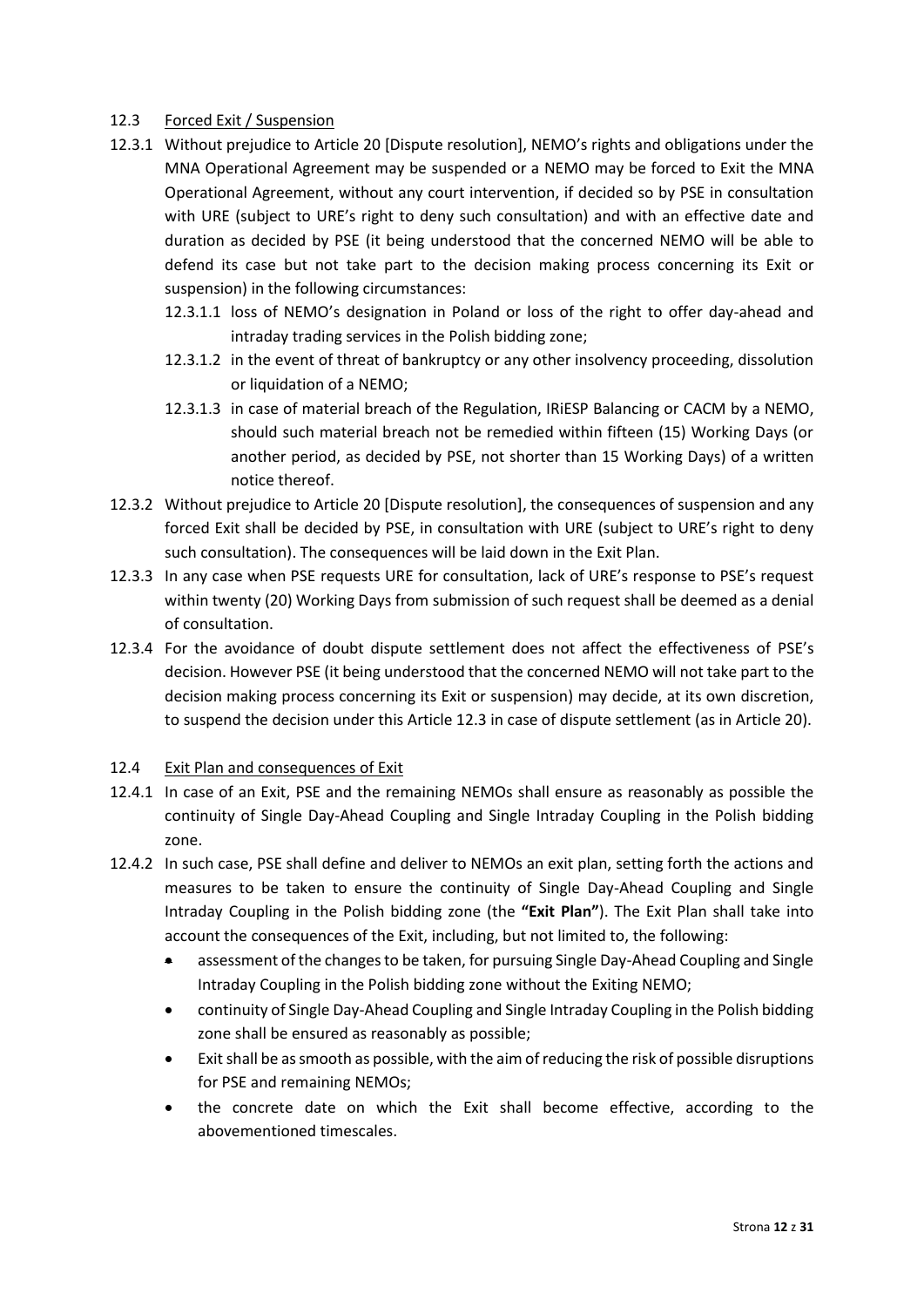- 12.4.3 The Exiting NEMO shall, in accordance with this Exit Plan, assist PSE and the remaining NEMOs to enable continuity of Single Day-Ahead Coupling and Single Intraday Coupling in the Polish bidding zone and to enable migration of the services it performs or the documentation or information it provides, if needed.
- 12.4.4 The Exiting NEMO shall in no event object to the solutions implemented in the Exit Plan to ensure the continuity of Single Day-Ahead Coupling and Single Intraday Coupling in the Polish bidding zone.
- 12.4.5 As of the date on which the Exit has become effective as determined in the Exit Plan in accordance with Article 12.4.2, any co-owned Intellectual Property Rights, as defined in Article 7.2.1., of the Exiting NEMO pertaining to joint developments, shall automatically terminate for such Exiting NEMO, it being understood that any share in co-ownership rights shall automatically be transferred to PSE and subsequently retransferred among PSE and other NEMOs in equal parts, without any compensation being due.
- 12.4.6 In case of Exit, the Parties are authorized to communicate about this Exit with their NRA (and ACER as the case may be) without this constituting a breach of confidentiality as defined in Article 14 [Confidentiality].

# <span id="page-12-0"></span>**ARTICLE 13 REGULATORY ASPECTS**

- 13.1 In cases where a request from competent authority concerning or falling in the scope of the MNA OA and affecting Single Day-Ahead Coupling and Single Intraday Coupling in the Polish bidding zone, is received by PSE or a NEMO, the Party shall inform the other Party of the content of such request.
- 13.2 A Party shall cooperate to respond adequately, consistently and promptly to a request for information another Party receives from any competent authority (administrative, judicial or other) in relation to the MNA OA or to Single Day-Ahead Coupling or Single Intraday Coupling in the Polish bidding zone including when such request for information relates to several Parties. In such event the relevant Party shall provide the other Party upon its request with the relevant information it detains subject to the application of the relevant provisions of Article 14 [Confidentiality]. A Party may object to providing information or narrow down the information to be provided to the extent the authority requesting the information has no competence over such Party.
- 13.3 Should a request from competent authority lead to the need to amend the Regulation, Article 19 [Amendment of the Regulation / Amendment of the Accession Form] shall be applicable.
- 13.4 In case a request referring to the matters falling within the scope determined in Article 13.1, affects DAOA or IDOA, Parties will escalate this request to be handled in accordance with DAOA or IDOA.

# <span id="page-12-1"></span>**ARTICLE 14 CONFIDENTIALITY**

# 14.1 Confidential Information

For the purpose of this Article, the term **"Confidential Information"** means any information whether or not marked as confidential exchanged between the Parties in relation to the MNA OA or in execution of the MNA OA (in particular an Application and an Accession Form) in any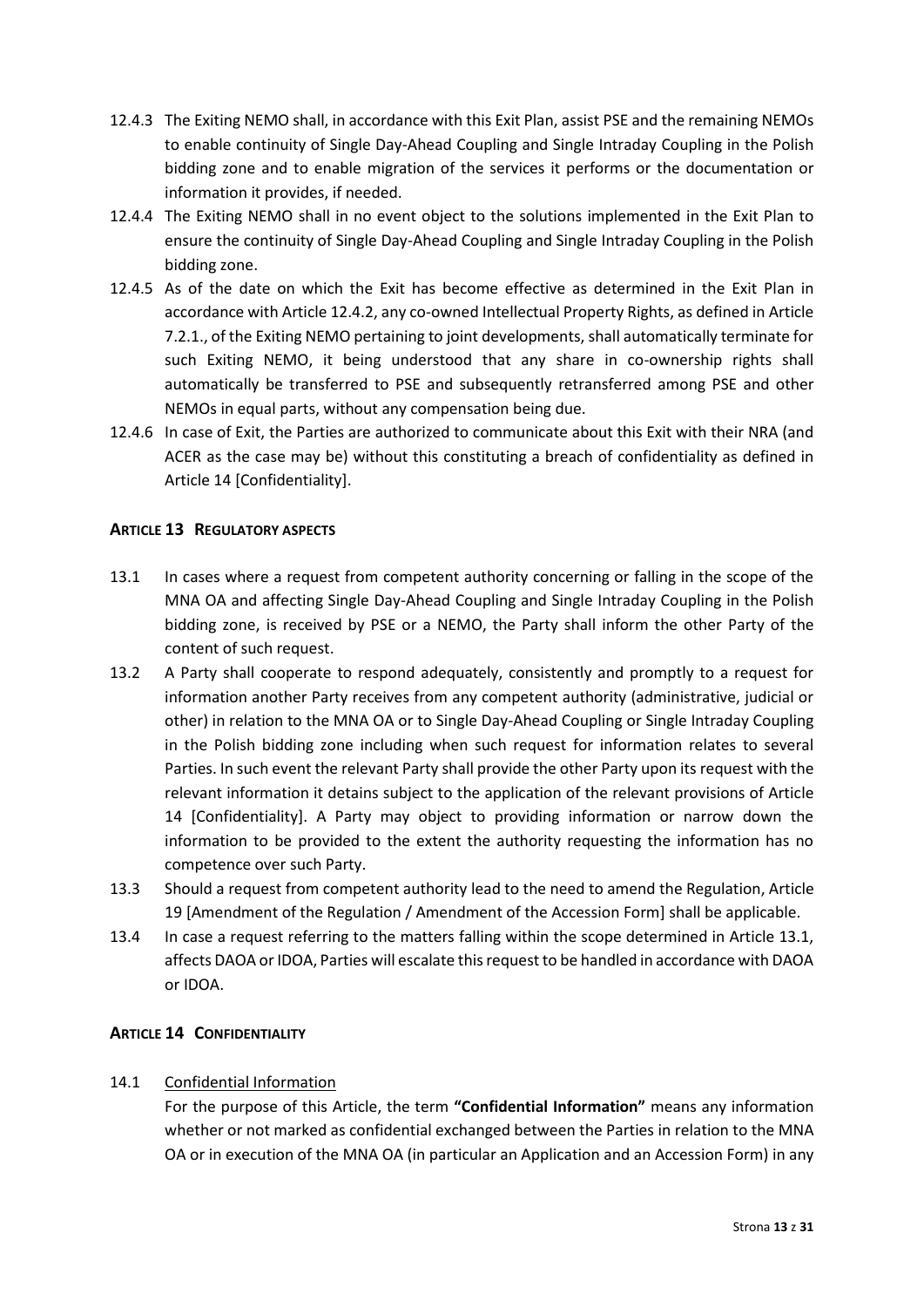form whatsoever (verbal, written, electronic or other), such as, but not limited to, technical, financial, commercial, testing or operating data.

## 14.2 Non-Disclosure of Confidential Information

- 14.2.1 The Receiving Party shall not:
	- 14.2.1.1 disclose, convey or transfer to any third party Confidential Information in any form whatsoever without the express, prior written consent (including by email) of the Disclosing Party;
	- 14.2.1.2 use the Confidential Information in any way or for any purpose other than related to performance of the MNA OA (the **"Permitted Purpose"**) unless such other use is previously and specifically authorised in writing (including by email) by the Disclosing Party;
	- 14.2.1.3 incorporate Confidential Information into data, documents, databases, or any other medium save to the extent necessary for the Permitted Purpose unless the Disclosing Party gives its prior written explicit consent (including by email) to this incorporation;
	- 14.2.1.4 copy nor reproduce Confidential Information in any form whatsoever except as may be strictly necessary for the Permitted Purpose.
- 14.2.2 By derogation to Article 14.2.1, the Receiving Party is entitled to disclose Confidential Information in the following limited exceptional situations:
	- 14.2.2.1 if it demonstrates to the satisfaction of each Disclosing Party by written evidence that the information was known to it prior to the disclosure, through no breach of a confidentiality obligation towards each Disclosing Party. The concerned Disclosing Party shall, within seven (7) Working Days, inform the Receiving Party that it may disclose the Confidential Information on the basis of this Article 14.2.2.1. Upon expiry of this time limit, the consent of the concerned Disclosing Party to the disclosure shall be deemed as granted;
	- 14.2.2.2 if it demonstrates to the satisfaction of each Disclosing Party by written evidence that the Confidential Information has come into the public domain through no fault or negligence of the Receiving Party. The concerned Disclosing Party shall, within seven (7) Working Days, inform the Receiving Party that it may disclose the Confidential Information on the basis of this Article 14.2.2.2 Upon expiry of this time limit, the consent of the concerned Disclosing Party to the disclosure shall be deemed as granted;
	- 14.2.2.3 in the event the disclosure is required by law or by a competent authority provided that the conditions of Article 14.4 are fulfilled;
	- 14.2.2.4 in the event of disclosure to its Internal Representative or to its External Representative provided that the following conditions are jointly met:
		- i. the Internal Representative or External Representative has a definite need to know such information for the execution of its assignment which must be related to the Permitted Purpose;
		- ii. the Internal Representative or an External Representative is informed by the Receiving Party of the confidential nature of the Confidential Information;
		- iii. the Internal Representative or an External Representative is bound to respect the confidential nature of the Confidential Information under terms at least equivalent to the terms of this Regulation;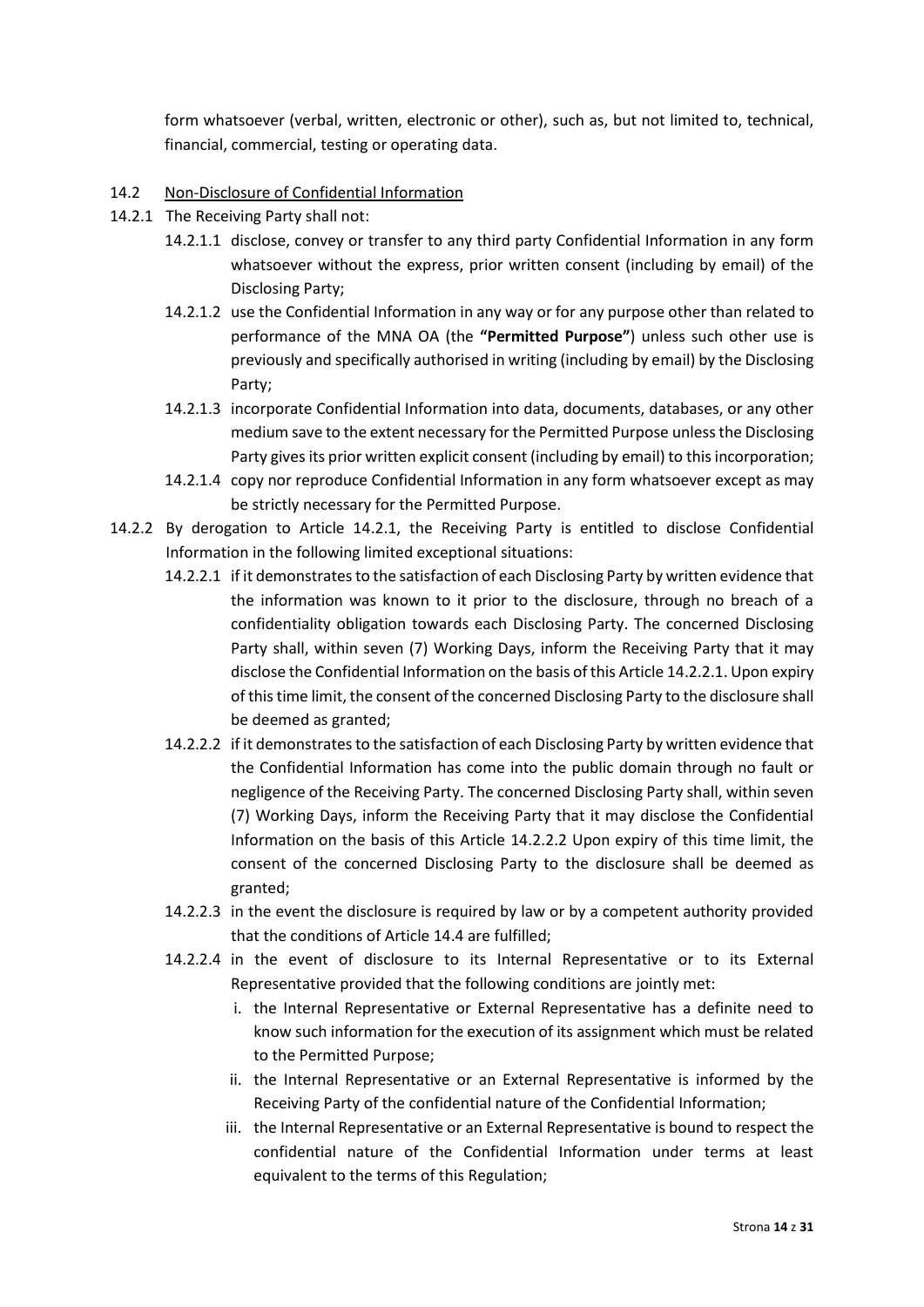- iv. the Receiving Party has sufficient procedures and protections in place in order to enforce and maintain confidentiality and prevent any unauthorized use or disclosure of such Confidential Information by its Internal or External Representatives to whom Confidential Information is disclosed; and
- v. the Receiving Party shall remain fully liable (subject to the liability rules further set forth in Article 17 of this Regulation) in case of breach of confidentiality obligation by its Internal or External Representatives.

For the avoidance of doubt, the Parties confirm that the Disclosure of Confidential Information in the circumstances foreseen under this Article 14.2.2 does not affect the confidential character of the Confidential Information so exchanged.

In the event of doubt as to the fulfilment of the conditions under which Confidential Information may be disclosed pursuant to this Article 14.2.2, Confidential Information shall not be disclosed.

- 14.2.3 The Receiving Party shall:
	- 14.2.3.1 immediately notify the Disclosing Party in writing (including by e-mail) in the event of any unauthorised use or disclosure of the Confidential Information and take all reasonable steps to mitigate any harmful effects the Disclosing Party may sustain or incur as a result of such a breach of the MNA OA;
	- 14.2.3.2 at the first written request of a Disclosing Party, immediately, and in any case no later than ten (10) Working Days after receipt of the written request (including by e-mail) return or destroy at the choice of the Receiving Party all Confidential Information received in relation to the MNA OA except in cases of Article 14.2.2.1 and Article 14.2.2.2, and in case of PSE except for allowed use foreseen in Article 7.3.3 and except that a copy may be kept only:
		- i. in the event of a national mandatory statutory law obligation incumbent on the Receiving Party to transfer its archives, including Confidential Information, to the state archives, from which it cannot deviate;
		- ii. if necessary to comply with mandatory record-keeping obligations (i.e. obligations set up by national law or EU law) incumbent on the Receiving Party from which it cannot deviate; or
		- iii. if the destruction of automatically generated back-up files would involve a disproportionate effort provided that the content of these back-up files is not disclosed to any person and the Receiving Party undertakes to destroy all backup files in the routine deletion of back-up files.

Furthermore, the Receiving Party shall inform the Disclosing Party in writing if it intends to invoke any of the exceptions listed above under (i) to (iii) and demonstrate to the satisfaction of each Disclosing Party that the conditions of the relevant exception are met.

- 14.2.3.3 indemnify the Disclosing Party against any third party claim in case of proven breach of obligations set forth in this Article 14, subject to liability principles and limitations set forth in Article 17 of this Regulation.
- 14.2.4 The Receiving Party shall take all necessary and appropriate measures and procedures to enforce and maintain the protection of Confidential Information and to prevent any disclosure of it.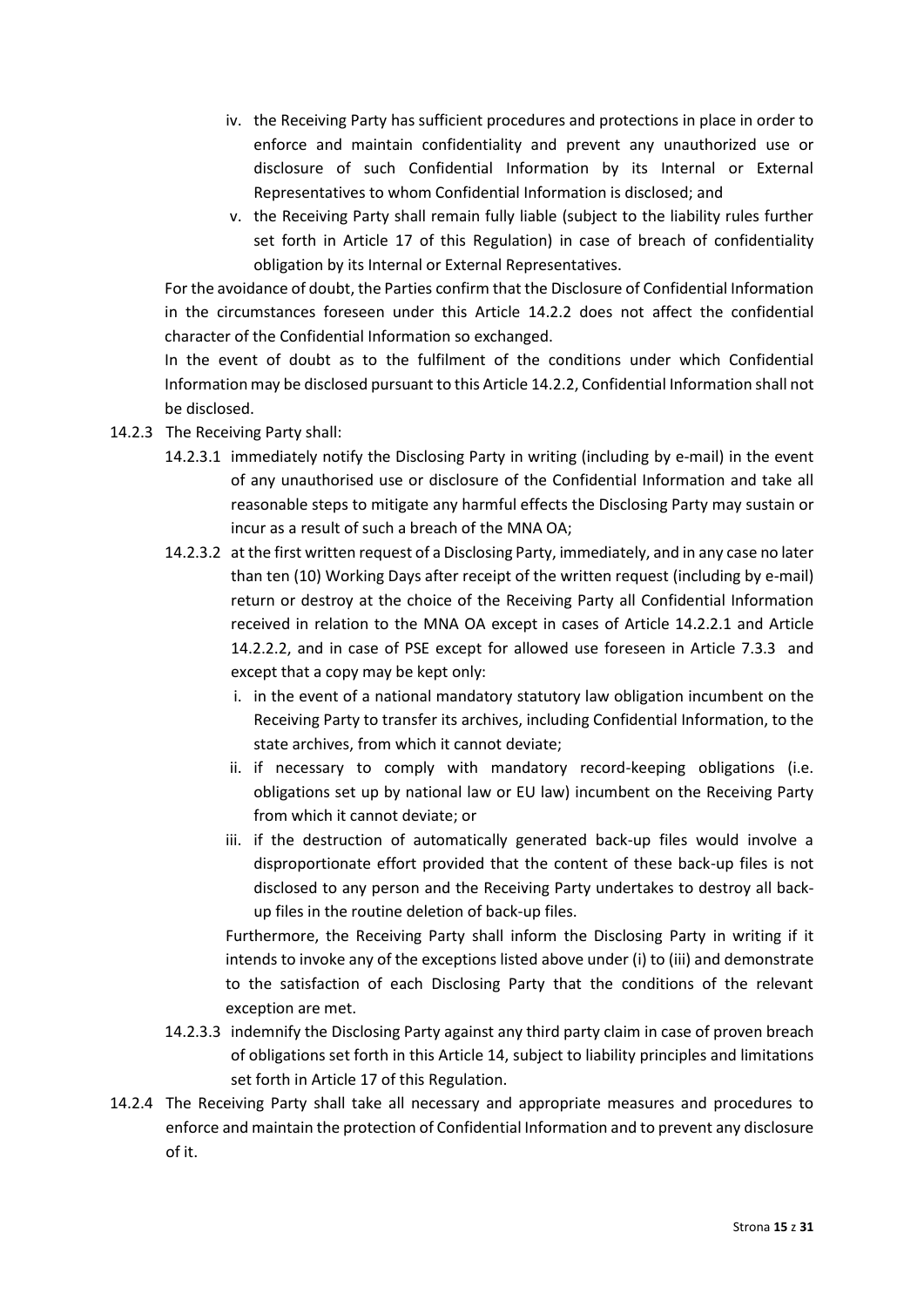## 14.3 Return or destruction of Confidential Information

- 14.3.1 In case determined in Article 16 [Revocation of the Regulation] or in case a NEMO is exiting the MNA Operational Agreement, the Party or respectively the Exiting NEMO being the Receiving Party, shall return, upon PSE's request, the Confidential Information to the Disclosing Party or destroy it. Exceptions foreseen in Article 14.2.3.2 are respectively applicable.
- 14.3.2 In case of destruction mentioned in Article 14.2.3.2 and Article 14.3.1, the Receiving Party shall confirm the destruction of the Confidential Information (by emails or in writing). Furthermore, the Receiving Party shall inform the Disclosing Party in writing if it intends to invoke any of the exceptions listed in Article 14.3.1 and demonstrate to the satisfaction of each Disclosing Party that the conditions of the relevant exception are met.

## 14.4 Disclosing to authorities under applicable laws and regulations

- 14.4.1 Subject to Article 14.4.2 and Article 14.4.3, if the Receiving Party is requested to disclose all or any part of the Confidential Information pursuant to an applicable law or regulation or pursuant to a valid and effective order issued by a competent court or by a competent regulatory, administrative or other governmental body or if the Receiving Party considers itself (themselves) to be under a legal obligation to disclose all or part of the Confidential Information it may disclose Confidential Information provided that in such case the Receiving Party shall, to the extent possible:
	- 14.4.1.1 immediately and in any case prior to proceeding with any disclosure, notify the Disclosing Party of the existence, terms and circumstances surrounding such request or legal obligation;
	- 14.4.1.2 consult with the Disclosing Party on the advisability of taking available legal steps to resist or narrow such request or legal obligation or permit the Disclosing Party to take such legal steps itself and exercise its best efforts to agree with them on the content and form of the Confidential Information to be disclosed; and
	- 14.4.1.3 if disclosure of such Confidential Information is required, use its best efforts to obtain an order or other reliable assurance, if such order or reliable assurance can be obtained, that confidential treatment shall be accorded to such portion of the Confidential Information to be disclosed.
- 14.4.2 The Parties are aware of the fact that Poland is subject to acts relating to the right of access by the public, under certain conditions, to documents held by public authorities and public undertakings (so-called "freedom of information acts") and may therefore be forced to disclose some information pertaining to such Party. The same shall apply in case similar legal regimes exist in other jurisdictions applicable to NEMOs. Without prejudice to the foregoing provisions of this Article 14, any Party subject to such a disclosure obligation shall use its best efforts to ensure that no Confidential Information is disclosed during the course of complying with such obligation, including by (in consultation with the Disclosing Parties where it is reasonable for it to do so) redacting all such Confidential Information from any materials or documents (in whatever form) prior to such disclosure, so that sharing of Confidential Information is avoided.
- 14.4.3 Each Receiving Party is entitled to disclose Confidential Information to its NRA provided that such NRA is informed by the Receiving Party of the confidential nature of the Confidential Information and the Disclosing Parties shall be informed by the Receiving Party about such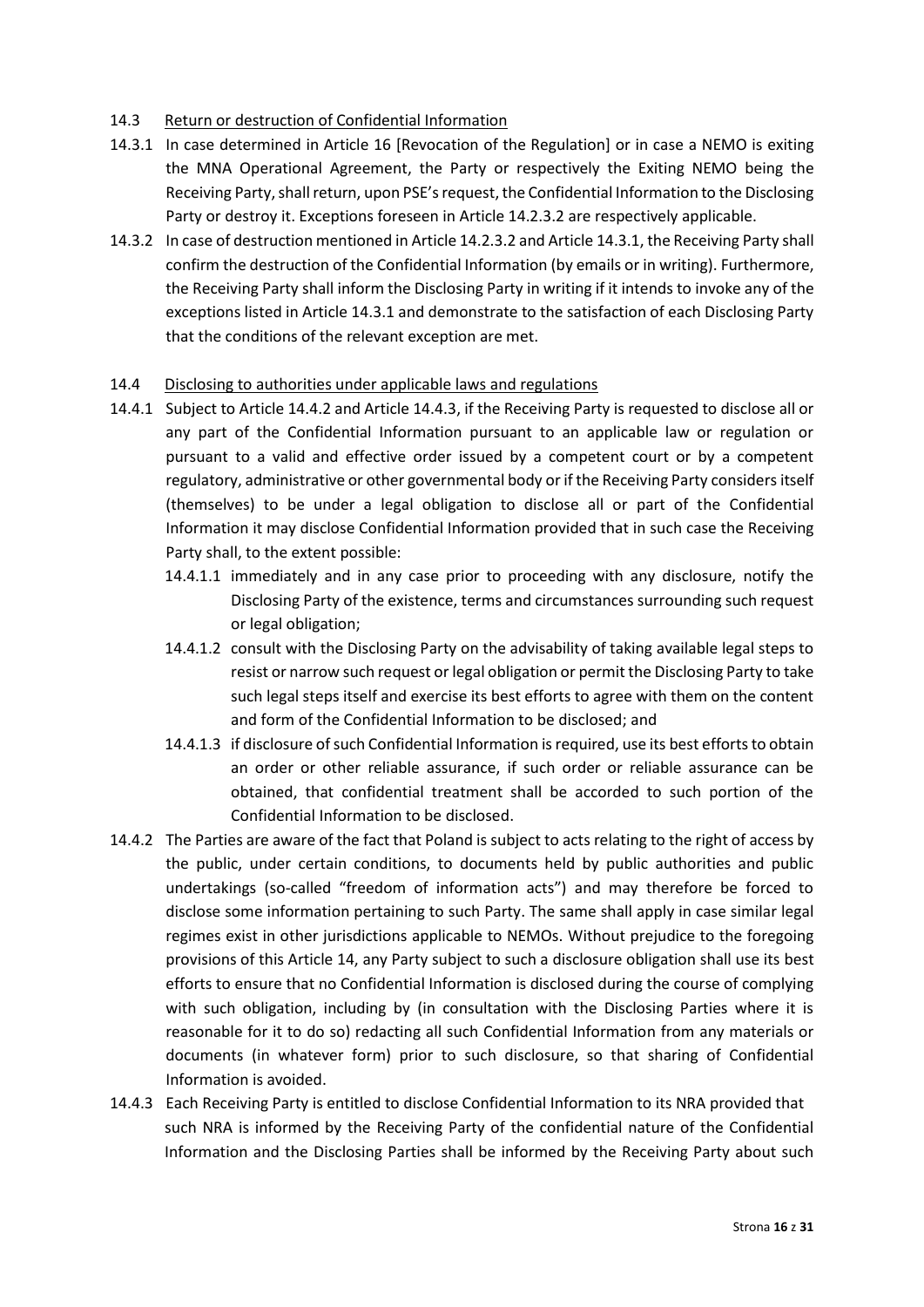disclosure. In such case conditions of disclosure set forth in Article 14.4.1 shall not be applicable.

## <span id="page-16-0"></span>**ARTICLE 15 ENTRY INTO FORCE**

- 15.1 This Regulation shall enter into force as of 12<sup>th</sup> November 2019
- 15.2 The contractual relationship under MNA OA between PSE and each NEMO is effective upon the Accession Day in accordance with Article 9.6.

## <span id="page-16-1"></span>**ARTICLE 16 REVOCATION OF THE REGULATION**

- 16.1 The Regulation may be revoked by PSE, with effect on the MNA Operational Agreements between PSE and each NEMO, in the following circumstances:
	- 16.1.1 If PSE losses of its TSO certification, license or authorisation;
	- 16.1.2 In case of bankruptcy of PSE;
	- 16.1.3 In case of loss of binding force of the MNA;
	- 16.1.4 In case no NEMO is a Party to a MNA Operational Agreement ;
	- 16.1.5 In case when Single Day-Ahead Coupling and Single Intraday Coupling may not be performed in the Polish bidding zone in accordance with this Regulation, due to external reasons including Legal Provisions.
- 16.2 In case PSE revokes the Regulation, PSE shall duly inform the NEMOs, the market participants and the competent regulatory authorities on the revocation as well as actions and measures to be taken thereon.
- 16.3 On the day the Regulation loses its binding force, all MNA OAs expire with immediate effect.

## <span id="page-16-2"></span>**ARTICLE 17 LIABILITY**

## 17.1 Generalities

Except otherwise stipulated in this Regulation, each Party is liable for its own commitments only.

## 17.2 Liability between the Parties

- 17.2.1 Each Party to the MNA Operational Agreement shall be liable for the damages caused by the Party unless stated otherwise in this Regulation.
- 17.2.2 Irrespective of the legal basis, the liability of each Party shall be limited as follows:
	- i. Claims for damages arising out of or related to MNA Operational Agreement are limited to normal consequences of the actions or omissions from which the damage arised (PL - *normalne następstwa działania lub zaniechania, z którego szkoda wynikła*);
	- ii. Each Party's liability is limited to the losses incurred by the injured Party. Accordingly, no Party is liable for any loss of profit, loss of business or any other indirect incidental, special or consequential damages of any kind. However, this does not apply to damages resulting from a violation of confidentiality obligation under Article 14.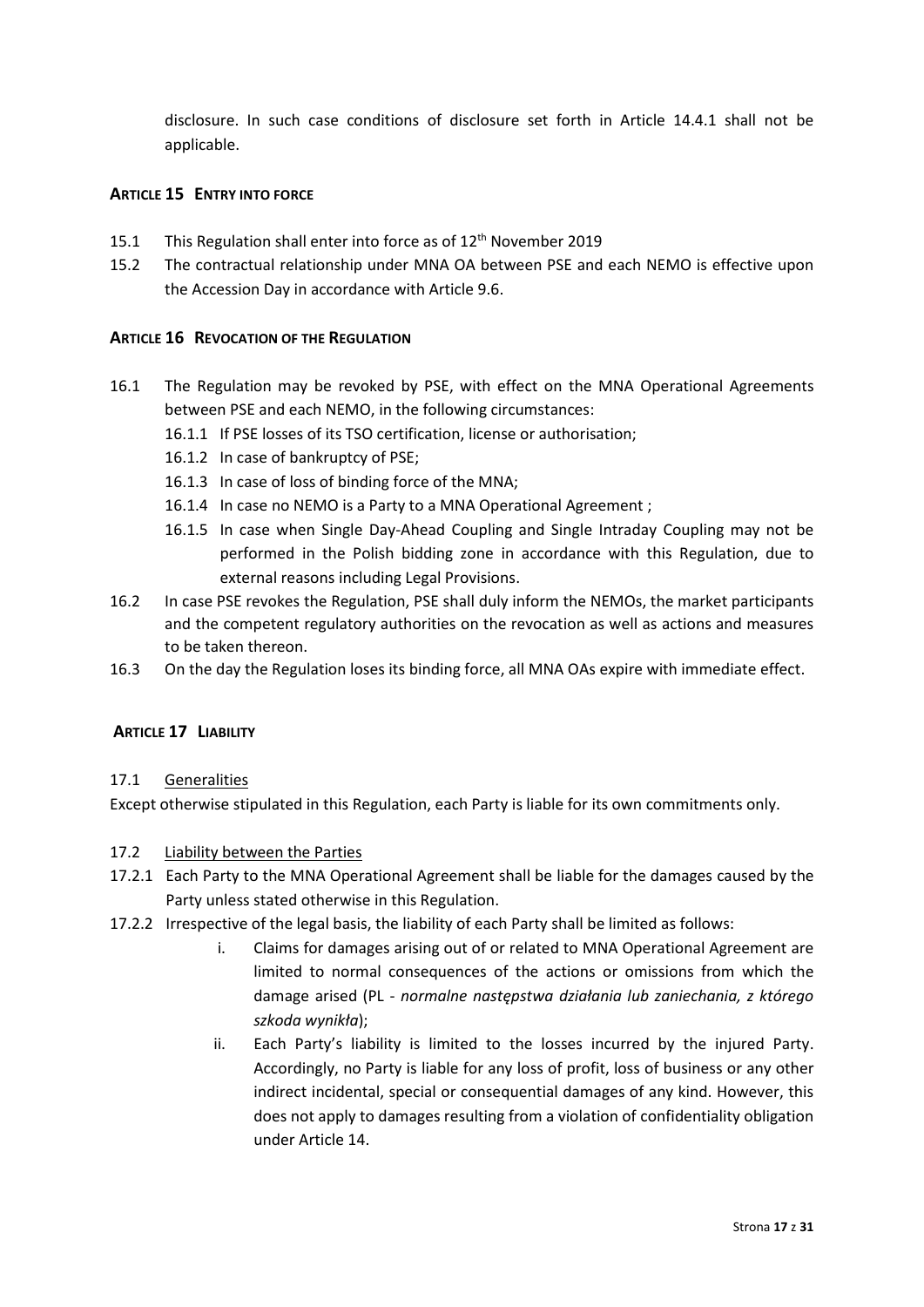- 17.2.3 Irrespective of the legal basis and contrary to Article 17.2.2, the liability of each Party shall not be limited or excluded if:
	- i. the damages were caused by gross negligence or willful misconduct;
	- ii. a Party is liable for injuries to or death of employees of another Party.
- 17.2.4 PSE shall perform nominations of XBID results on behalf of a NEMO or on behalf of its CCP in SIDC. In case of incorrect, incomplete or late XBID cross border nomination performed by PSE due to its own fault, PSE shall bear liability for all imbalance costs caused by such incorrect, incomplete or late XBID cross border nomination performed by PSE in SIDC, in accordance with Appendix 6.

## 17.3 Third party claims

In the event a third party puts forward a claim against a Party, this Party may - deviating from Article 17.2.1 - only have recourse against another Party as set forth in this Paragraph:

- 17.3.1 If a third party is entitled to claim damages from a Party (the **"Defending Party"**) pursuant to a final and effective court decision, even if the respective damages were caused due to another Party's fault (the **"Breaching Party"**), the Breaching Party shall only be obliged to compensate the Defending Party as follows:
	- 17.3.1.1 The Breaching Party shall compensate the Defending Party only to the extent the Defending Party is required to compensate the third party for damages being normal consequences of the actions or omissions from which the damage arised (PL *normalne następstwa działania lub zaniechania, z którego szkoda wynikła*).
	- 17.3.1.2 The Breaching Party shall be required to compensate the Defending Party for the necessary statutory court costs.
	- 17.3.1.3 If, however, the Breaching Party caused the damages of the third party by gross negligence or willful misconduct, the limitation of the right to internal recourse as set forth in this Article 17.3.1. is not applicable. The Defending Party shall then have the right to full internal recourse against the Breaching Party.
- 17.3.2 In the situations set forth in Article 17.3.1 to the extent relating to damages being normal consequences of the actions or omissions from which the damage arised, the Defending Party may acknowledge or settle such third party claim only with prior written consent of the Breaching Party. In case of such approved acknowledgment or settlement, a final and effective court decision is not required to determine the liability of the Breaching Party according to Article 17.3.1.
- 17.4 Total Cap
- 17.4.1 In no circumstances will any Party's liability, irrespective whether between the Parties or following third party claims exceed three hundred thousand (300.000) Euros per calendar year.
- 17.4.2 The abovementioned limitation of liability shall not be applicable in the following cases:
	- i. In the event of fraud or intentional breach;
	- ii. In case of financial liability for imbalance, whether caused by PSE or a NEMO or its CCP;
	- iii. In case of financial liability for settlement of Congestion Income, whether caused by PSE or a NEMO or its CCP;
	- iv. In case when Legal Provision in force forbids limiting or excluding liability arsing under performance of MNA OA.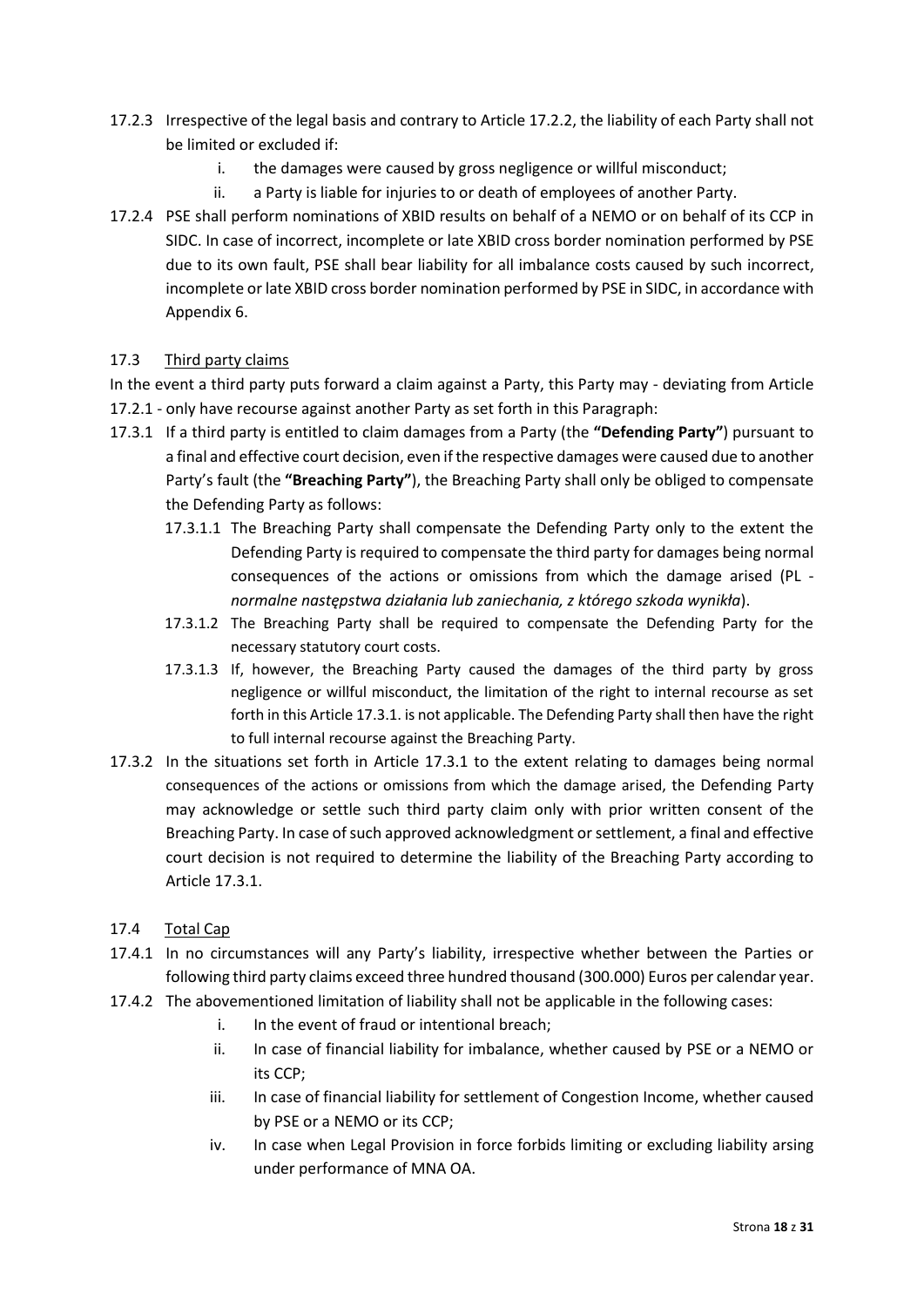# 17.5 Mitigation Obligation

The Breaching Party and the Party suffering damage shall mitigate damage occurring, in particular, but not limited to, damage towards market participants.

## 17.6 Subrogation

Any Party shall be entitled to subrogate its insurance company to its rights and obligations under this Regulation against the Breaching Party, who, by adhering to the MNA Operational Agreement, is deemed to agree with this subrogation.

## 17.7 Conflict of liability

In case of a conflict of liability arising under the MNA Operational Agreement and liability under DAOA or IDOA, Parties agree to settle the liability of the Party respectively under DAOA or IDOA (it being understood that the liability provisions of DAOA or IDOA, when applicable, prevail over this Article 17).

## <span id="page-18-0"></span>**ARTICLE 18 FORCE MAJEURE**

- 18.1 Without prejudice to article 72 of CACM, no Party shall be liable for delay or failure in fulfilling its obligations under this Regulation or non-compliance with this Regulation if the delay, failure or non-compliance results from Force Majeure.
- 18.2 Upon occurrence of Force Majeure, the Party seeking protection under this clause shall notify the other Party in writing as soon as possible. The notice shall contain a description of the event constituting Force Majeure, of the obligations that the notifying party can no longer perform, of the steps it is taking to overcome the effects of the Force Majeure event and of the probable duration of this event of Force Majeure.
- 18.3 The obligations of the Party affected by Force Majeure shall be suspended for the period during which the Force Majeure lasts.
- 18.4 The Party invoking Force Majeure shall take all measures which may reasonably be required to resume the performance of its obligations under this Regulation as quickly as practicably possible.
- 18.5 The Parties shall, if necessary, jointly examine the measures to be taken to limit the effect of Force Majeure.
- 18.6 If Force Majeure continues for two (2) consecutive months following the notice under Article 18.2, the NEMO that has invoked Force Majeure shall be entitled to Exit from the MNA Operational Agreement (under the terms and conditions of Article 12 [Exit / Suspension]) immediately upon notice to be notified in writing and provided that it demonstrates that:
	- 18.6.1 the event of Force Majeure invoked in the notice under Article 18.2 prevents the performance by it of its obligations under this Regulation which are to be considered as essential obligations under this Regulation; and
	- 18.6.2 it has taken all reasonable measures to remedy such Force Majeure but it is impossible to remedy it by such reasonable measures.

## <span id="page-18-1"></span>**ARTICLE 19 AMENDMENT OF THE REGULATION / AMENDMENT OF THE ACCESSION FORM**

19.1 General principles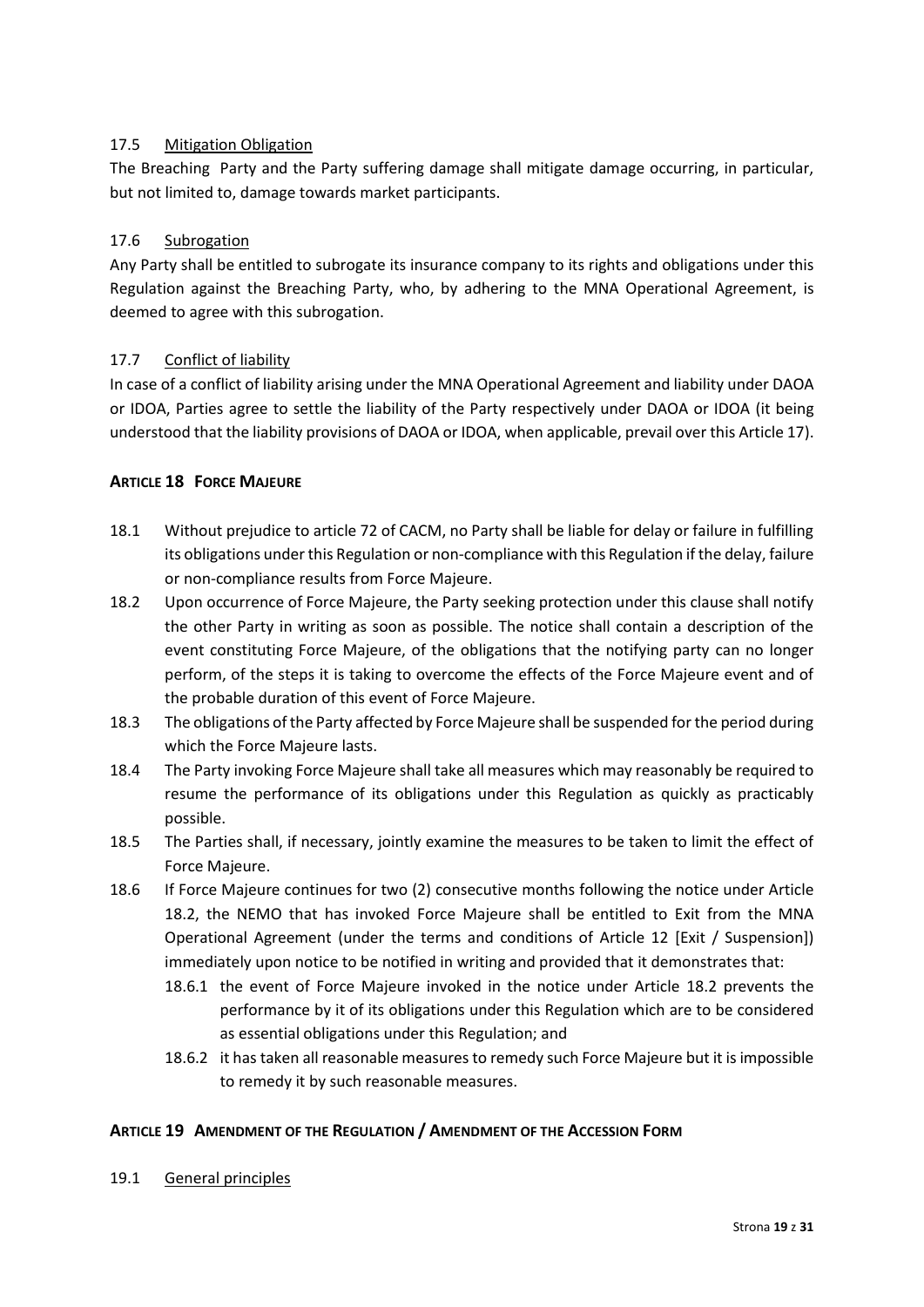- 19.1.1 Subject to Articles 19.2 to 19.4, an amendment or modification of the Regulation is subject to the process as follows:
	- 19.1.1.1 PSE proposes a draft revision of the Regulation at any time at its own initiative or upon justified request of a NEMO, particularly in case when such revision is necessary due to modification of the MNA or the IRiESP.
	- 19.1.1.2 In case a NEMO proposes revision of the Regulation, it shall submit a draft of the revision together with its appropriate justification.
	- 19.1.1.3 PSE shall submit a draft of the revision of the Regulation to the NEMOs with relevant justification. Each NEMO shall be entitled to present its position on the draft revision within thirty (30) days from the day of receiving of the draft, unless PSE and the NEMOs unanimously decide otherwise.
	- 19.1.1.4 PSE shall assess the NEMOs' remarks and shall notify the NEMOs on the acceptance or refusal of acceptance (if justified) thereof.
	- 19.1.1.5 If decided by PSE as justified to reaching a compromise, an additional exchange of Parties positions may be triggered.
	- 19.1.1.6 PSE shall deliver to the NEMOs a final draft revision of the Regulation (with relevant justification) with a written notice of change by registered letter with acknowledgement of receipt.
- 19.1.2 Amendments and modifications of this Regulation determined in final revision of the Regulation mentioned in Article 19.1.1 enter into force on the date indicated in the notice of change sent by PSE to the NEMOs, not earlier than upon lapse of one (1) month from the date of sending of the notice of change to the NEMOs, unless PSE and the NEMOs unanimously decide otherwise. Consolidated version of Regulation (including respective Appendixes) taking into account that amendment and modifications is made available in accordance with Article 21.5.1.
- 19.1.3 NEMO objecting to the final proposal of the revision of the Regulation and a notice of change has a right to Exit or initiate dispute resolution procedure in accordance with Article 20 [Dispute resolution]. For the avoidance of doubt dispute settlement does not affect the effectiveness of the amendments and modifications of this Regulation. However PSE may, at its own discretion, decide to suspend the entry into force in case of dispute settlement is initiated.
- 19.1.4 In the event that potential liability issues among NEMOs deriving from their cooperation in Polish bidding zone within the scope of SDAC or SIDC, are identified, such issues will be resolved with adequate means, in particular by a dedicated side letter agreement to the MNA OA concluded among PSE and relevant NEMOs.

# 19.2 Amendment due to Legal Provisions

- 19.2.1 In the event an amendment of this Regulation is required pursuant to a Legal Provision (including changes thereof), the Party to which such Legal Provision apply, shall assess and identify the impact of such Legal Provision on this Regulation and notify the other Party to the MNA Operational Agreement as soon as reasonably possible. In this notification, it shall be set forth which Article of this Regulation is or will be affected by such Legal Provision and the reasons and background as to why an amendment of this Regulation is required.
- 19.2.2 The Party performing the impact assessment as referred to in Article 19.2.1 shall make a proposal for an amendment with alternative wording in order to comply with such Legal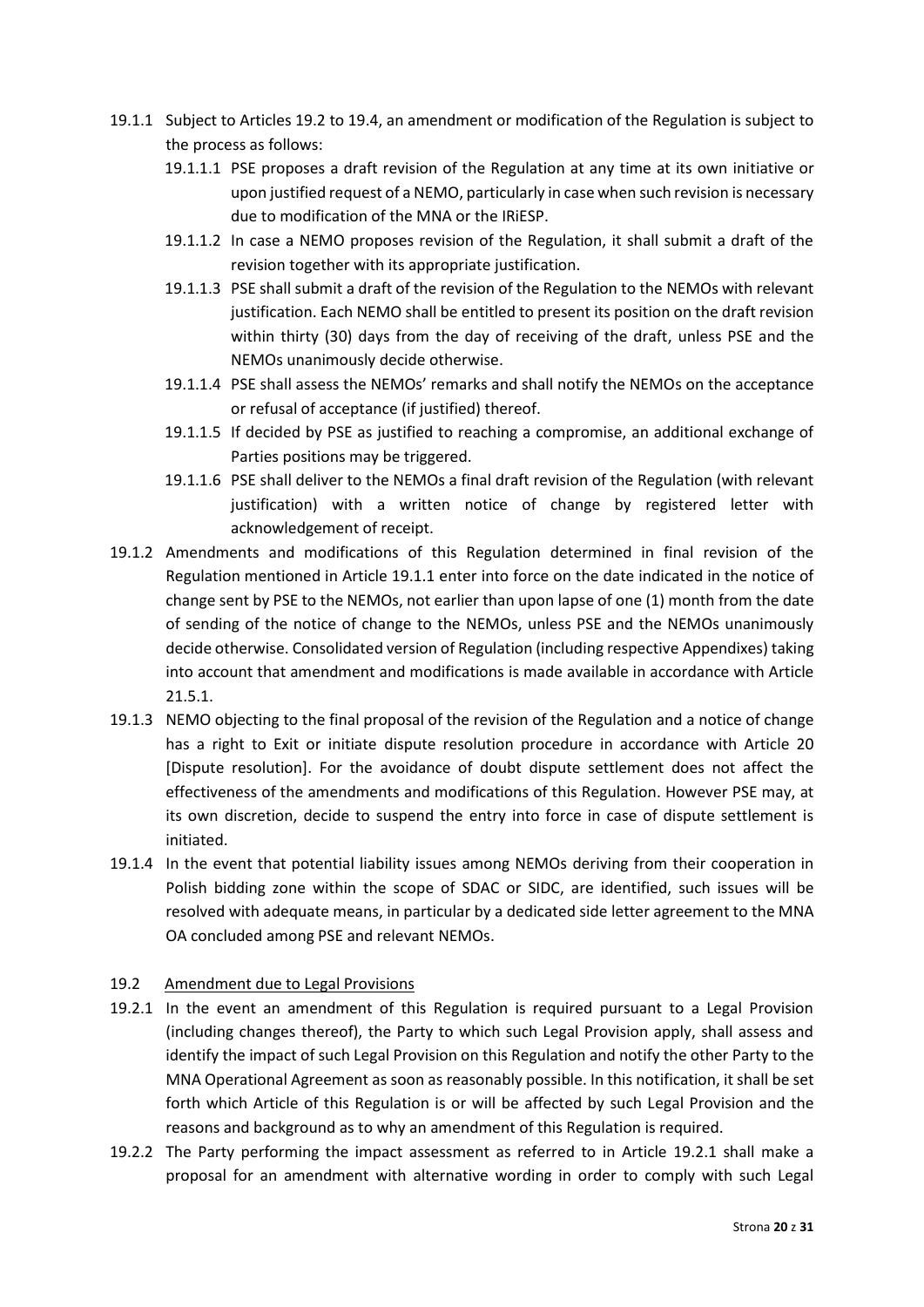Provision, which alternative wording shall, as far as reasonably possible, preserve the initial contractual equilibrium and economic effect of the Regulation.

- 19.2.3 Notwithstanding the obligations of the Parties under this Article, all Parties shall take all steps reasonably required to mitigate the effect of such Legal Provision.
- 19.2.4 The proposal for an amendment as referred to in Article 19.2.1 of this Regulation, is proceeded in accordance with Article 19.1.1.

## 19.3 Amendment of the Appendices

19.3.1 Amendment of Appendix 2 and Appendix 5

Notwithstanding rules of amendments set forth above, amendment of Appendix 2 and Appendix 5 is subject to procedure set forth in Appendix 7 (Change control procedure). The consultation process referred to in Article 19.1.1 is substituted by the procedure specified in Appendix 7, save that, in the event that the Parties cannot agree on the proposed amendment of Appendix 2 or Appendix 5, the amendment process set forth in Article 19.1 applies.

## 19.3.2 Amendment of Appendix 3and Appendix 4

Notwithstanding rules of amendments set forth above, PSE shall have a right to revise Appendix 3 (template of the Application) and Appendix 4 (template of the Accession Form) at any time at its own discretion. In such case Article 19.1 and Article 19.2 are not applicable and relevant amendment enters into force on the date indicated in the notice of change sent by PSE to the NEMOs, not earlier than upon lapse of two (2) weeks from the date of sending of the notice of change to the NEMOs. Amended versions of Appendix 3 or Appendix 4 are sent by PSE to NEMOs by registered letter with acknowledgement of receipt.

## 19.3.3 Amendment of Appendix 8

Appendix 8 (Shipping configuration in the Polish bidding zone) shall be amended by PSE every time when the configuration is changed due to the information indicated in a NEMO's Application Form. In such case Article 19.1 and Article 19.2 are not applicable and relevant amendment applies from the date of entry into force of the relevant Accession Form or an amendment to an Accession Form. Amended version of Appendix 8 is sent by PSE to NEMOs by registered letter with acknowledgement of receipt.

## 19.4 Amendment of the Accession Form

- 19.4.1 Amendments to this Regulation made after respective Accession Day shall be binding on the Parties to the MNA Operational Agreement without the necessity to sign any annex to the Accession Form. This does not exclude the obligation of the Parties to conclude an annex to the Accession Form in cases referred to in Article 19.4.3.
- 19.4.2 Amendments to the MNA or the IRiESP Balancing shall be binding on the Parties to the MNA Operational Agreement without the necessity to sign any annex to the Accession Form upon its entry into force according to relevant decision of URE. This does not exclude the obligation of the Parties to conclude an annex to the Accession Form in case referred to in Article 19.4.3.7.
- 19.4.3 Amendment of the Accession Form is done in following circumstances:
	- 19.4.3.1 change of NEMO's or PSE's contact details indicated in Accession Form signed in accordance with Article 9, which must be communicated to the other Party,
	- 19.4.3.2 in case a non-operational NEMO intends to become an operational NEMO,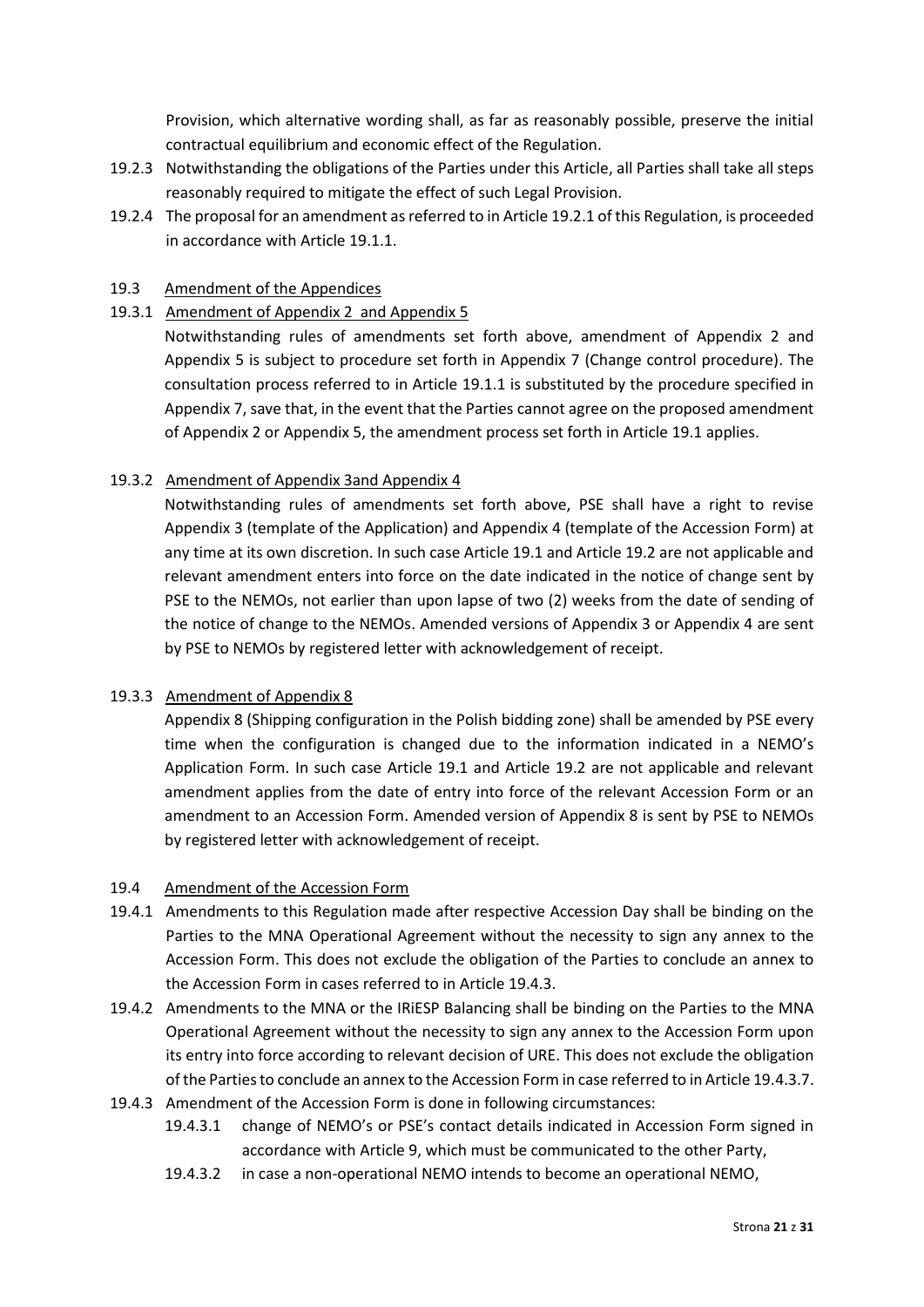- 19.4.3.3 in case NEMO intends to change a model of performance of NEMO's obligations as described in Article 4.3 or in Article 4.5,
- 19.4.3.4 in case NEMO intends to change a NEMO's CCP or a party performing shipping service (Shipping Agent) as described in Article 4.6,
- 19.4.3.5 in case NEMO intends to change kind of coupling declared in accordance with Article 9.2,
- 19.4.3.6 in case this Regulation is amended in accordance with art. 19.1 or Article 19.2 which will cause the necessity to adjust the provisions of the Accession Form to the above amendment, if NEMO will not exercise the right to Exit in accordance with Article 12.2.2.8 and Article 19.1.3,
- 19.4.3.7 in case the MNA or the IRiESP Balancing are amended (as foreseen in Article 19.4.2) which will cause the necessity to adjust the provisions of the Accession Form to the above amendment, if NEMO will not exercise the right to Exit in accordance with Article 12.2.2.9,
- 19.4.3.8 any other cases when amendment of the Accession Form is necessary for proper implementation of the purpose of the Regulation as set forth in Article 1 [Purpose and scope of the Regulation].
- 19.4.4 In case an amendment of the Accession Form is justified in accordance with Article 19.4.3 PSE prepares and submits to NEMO an annex to Accession Form amending its relevant provisions. NEMO undertakes to sign and deliver to PSE an annex to the Accession Form no later than ten (10) Working Days from the date of its receipt, unless otherwise agreed between PSE and respective NEMO.
- 19.4.5 Irrespective of the date of signing and delivery of an annex to the Accession Form, the relevant annex enters into force:
	- 19.4.5.1 on the date of entry into force of the amendment of this Regulation in accordance with Article 19.1.2, unless otherwise agreed between PSE and respective NEMO;
	- 19.4.5.2 on the date of entry into force of the amendment of the MNA or the IRiESP Balancing in accordance with relevant decision of URE;
	- 19.4.5.3 in all other cases upon last signature of an annex to Accession From, unless otherwise agreed between PSE and respective NEMO.

# <span id="page-21-0"></span>**ARTICLE 20 DISPUTE RESOLUTION**

## 20.1 Amicable settlement

- 20.1.1 Any dispute arising under, in connection to or in the scope of the MNA Operational Agreement (including, for the avoidance of doubt, a dispute related to the validity of the MNA Operational Agreement) between PSE and a NEMO (hereafter the **"Dispute"**) shall be subject to the provisions hereafter. Disputes between NEMOs in connection to or in the scope of the MNA Operational Agreement are out of the scope of this Regulation.
- 20.1.2 In the event of a Dispute arising between PSE and a NEMO, the Parties (the **"Disputing Parties"**) shall attempt to settle such Disputes in the first instance by mutual discussions conducted over a period of not less than fifteen (15) Working Days and of no more than forty (40) Working Days (the **"Amicable Settlement Period"**), such a period starting from the first notification in writing thereto by one of the Parties to the other Party.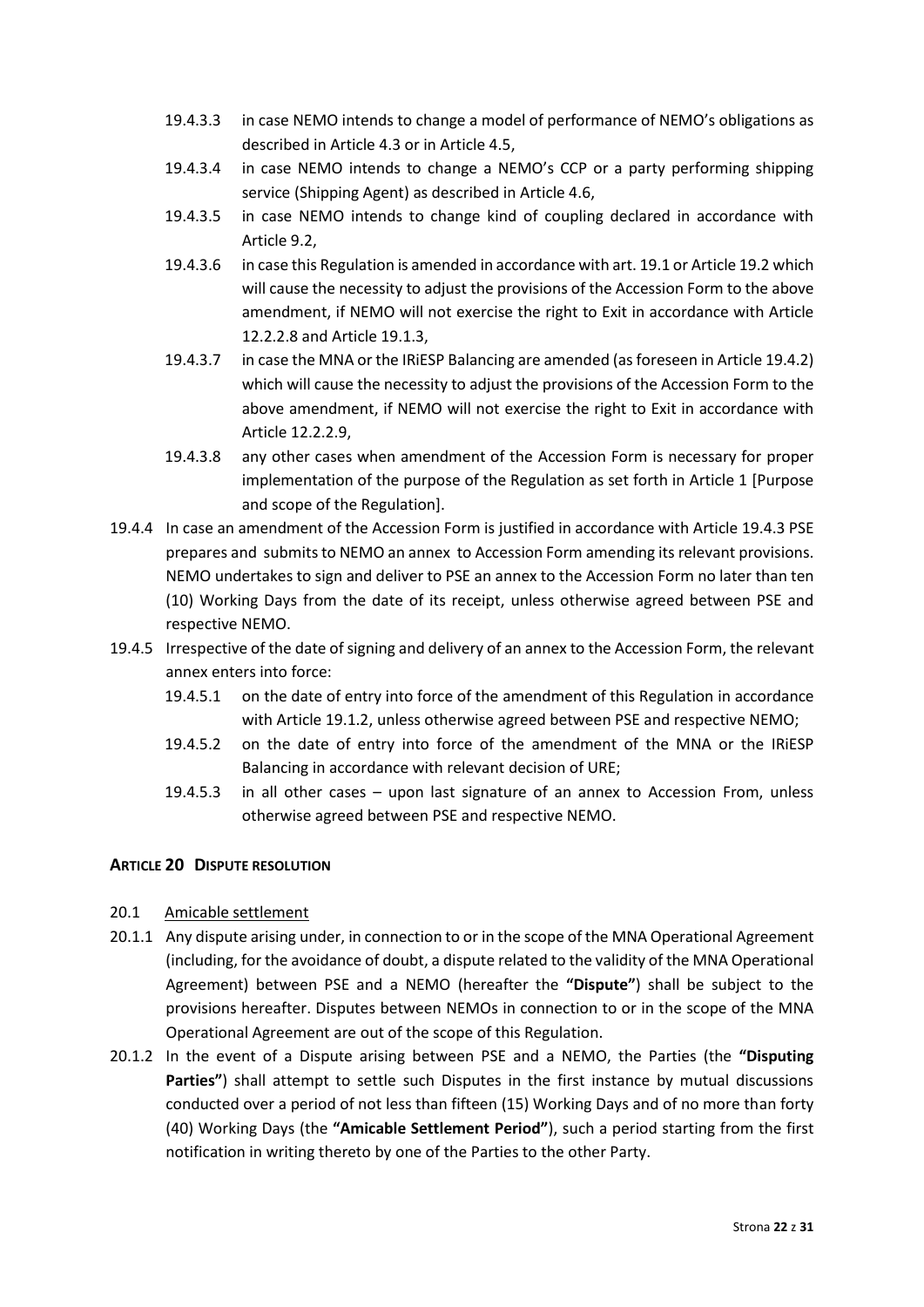- 20.1.3 In the course of Amicable Settlement Period Disputing Party may submit its Dispute to URE to seek a guidance, especially in case the Dispute directly concerns a regulatory issue such as the implementation of a regulatory Legal Provisions. In this case, Amicable Settlement Period is suspended. To the extent the Parties would receive a non-binding opinion from URE (the **"URE Opinion"**), the Disputing Parties shall endeavor to achieve an amicable settlement based on such URE Opinion. In case Disputing Parties do not receive the URE Opinion within a timeframe of one (1) month from submitting relevant request to URE, the Amicable Settlement Period is resumed.
- 20.1.4 Any amicable settlement reached shall only be effective and binding for the Disputing Parties to it, provided it is laid down into a binding written settlement contract, signed by the Disputing Parties participating in the concerned amicable settlement.
- 20.1.5 During the Amicable Settlement Period, the Parties are entitled to apply injunctive relief in summary proceedings ("*wniosek o udzielenie zabezpieczenia*") before the common court competent for Śródmieście district in Warsaw, Poland.

## 20.2 Court settlement

In case the Dispute cannot be settled amicably between the Disputing Parties in accordance with Article 20.1. the Dispute shall be submitted to the exclusive competence of the common court competent for Śródmieście district in Warsaw, Poland.

## 20.3 Conflict of disputes

In case of a Dispute arising under the MNA Operational Agreement which is at the same time a dispute under DAOA or IDOA, Parties agree to settle the dispute respectively under DAOA or IDOA.

# <span id="page-22-0"></span>**ARTICLE 21 MISCELLANEOUS**

- 21.1 Notices
- 21.1.1 Unless otherwise stated in the Regulation, notices required under the main text of this Regulation shall be served in writing (either by registered letter, courier, regular mail, email, fax) and in English or Polish to the persons indicated in the Accession Form signed by a relevant NEMO. The use of the English language is however without prejudice to the fact that legal concepts in this Regulation are to be understood as civil law concepts of Polish Law (and not as common law concepts or any other).
- 21.1.2 Communication required under the Appendix 2 and Appendix 2a shall be served in accordance with these Annexes and Accession Form signed by a respective NEMO (in accordance with Article 9).
- 21.1.3 Service of notices mentioned in Article 21.1.1 shall be deemed effective:
	- 21.1.3.1 by fax: at the date the transmission is received by (legible) receipt. The burden of proving the receipt shall be on the sender (regular fax transmission report issued by the dispatching fax machine);
	- 21.1.3.2 by email: at the date when the email sent by the sender is indicated as delivered to the recipient or when the recipient acknowledges the receipt of it;
	- 21.1.3.3 by registered letter or courier: at the date when the mail sent by the sender is delivered as evidenced by the receipt.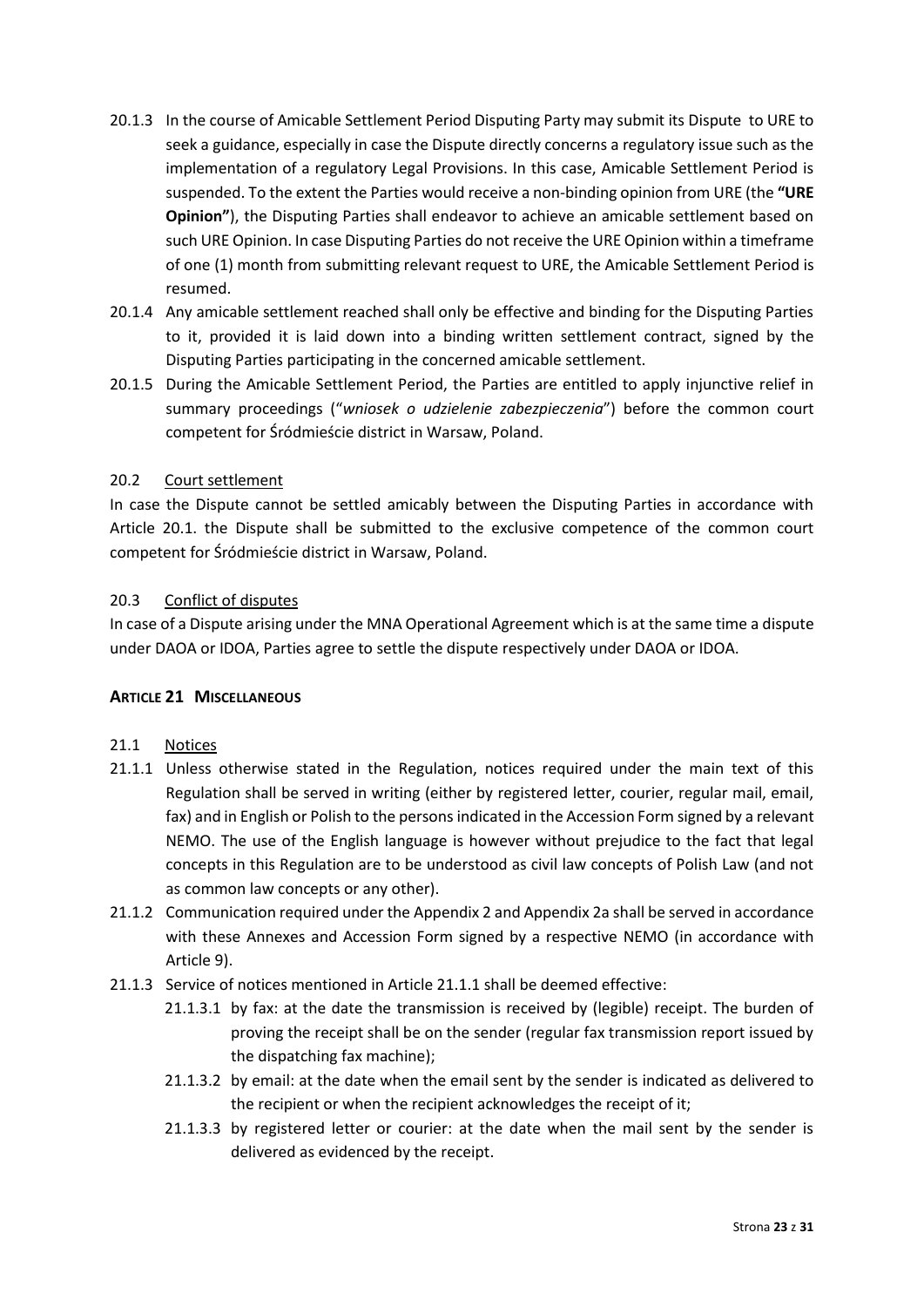21.1.4 In case notice mentioned in Article 21.1.1 is received via means as indicated in Article 21.1.3.1 and 21.1.3.2 on a Working Day after 5 PM CET or on a day which is not a Working Day, the notice is deemed given and effective at 9 AM CET on the first following Working Day.

# 21.2 Severability

Without prejudice to Article 20.2, in case one or more provisions of this Regulation are declared invalid, illegal or unenforceable under any applicable law or public policy, the validity, legality and enforceability of the remaining provisions of this Regulation shall not be affected and they shall remain in full force and effect as long as the economic or legal substance of this Regulation is not affected.

The Parties shall as soon as possible negotiate a legally valid replacement provision with the same economic effect as the invalid/illegal/unenforceable provision.

## 21.3 Non waiver

The failure or delay of any Party to exercise any right or remedy under this Agreement shall not be considered as a final waiver of it.

## 21.4 Language of the Regulation

This Regulation is executed in English. The Regulation can be executed also in Polish language version. In case the Regulation is executed in two language versions, should differences or contradictions exist between the Polish version and English version of Regulation (main body and any of the Appendixes), the terms and conditions of the Polish version shall prevail.

## 21.5 Availability of the Regulation

- 21.5.1 The Regulation and each amendment of the Regulation (with consolidated version) hereof, with exception to Appendix 2, Appendix 2a, Appendix 5, Appendix 7 and Appendix 8 is available in English or in Polish (if the Regulation is executed in Polish language version) on PSE internet site [www.pse.pl.](http://www.pse.pl/)
- 21.5.2 Appendix 2, Appendix 2a, Appendix 5, Appendix 7 and Appendix 8 are confidential documents subject to provisions of Article 14 [Confidentiality].

## 21.6 Governing law

This Regulation is governed by and construed in all its aspects in accordance with the laws of Poland, without regard to the conflict of law principles of it.

## 21.7 Assignment of NEMO's rights and obligations

- 21.7.1 NEMO's rights and obligations under this Regulation shall be transferable only upon prior written consent of PSE, which consent shall not be unreasonably withheld, conditioned or delayed. Article 9 [Accession Process] shall be applicable accordingly.
- 21.7.2 The MNA Operational Agreement shall be binding upon and inure to the benefit of the Parties and their permitted assignees or their legal successors upon fulfilment of conditions set forth in Article 21.7.1.
- 21.7.3 In the event a change of control of a NEMO occurs, this Party shall, as soon as reasonably possible (taking into account the confidential and sensitive nature of such transactions), notify in writing the other Parties of it.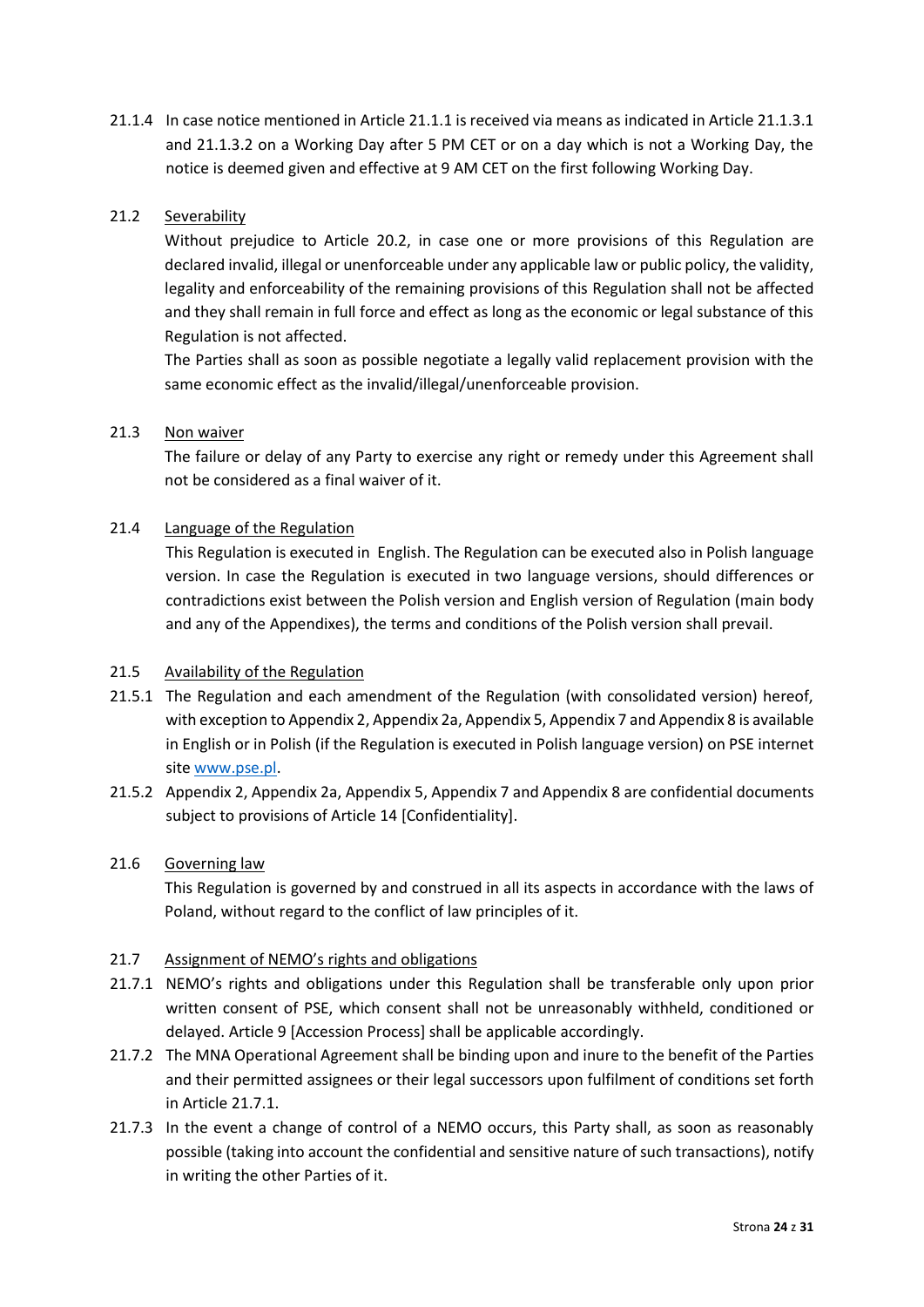## 21.8 Interpretation

- 21.8.1 No provision of this Regulation shall be interpreted adversely against PSE solely because PSE was responsible for drafting the Regulation. Words denoting the singular may where the context requires include the plural and vice versa. Words denoting one gender shall include another gender.
- 21.8.2 The headings of Articles, paragraphs, subparagraphs or Appendixes are inserted for convenience only and do not affect their interpretation.
- 21.8.3 Any reference to any agreement, rule, enactment, statutory provision, regulation or code or any subdivision or provision of it shall be construed at the particular time as a reference to the text then in force, as it may have been amended, modified, consolidated, re-enacted or replaced.
- 21.8.4 All references to Articles or Appendixes refer to the corresponding Articles or Appendixes of this Regulation as amended, supplemented or modified from time to time, in accordance with Article 19 [Amendment of the Regulation] unless otherwise specified.
- 21.8.5 All references to the term "person" shall refer to any individual, company, entity, business, trust, partnership, joint venture or other person whatsoever, in the broadest meaning of the word.

# 21.9 General Data Protection Regulation (GDPR)

Any personal data exchange between Parties in relation to the MNA OA is processed in accordance with Legal Provisions (including GDPR) and only for the purpose of this Regulation, including managing the contractual relationship amongst PSE and NEMOs.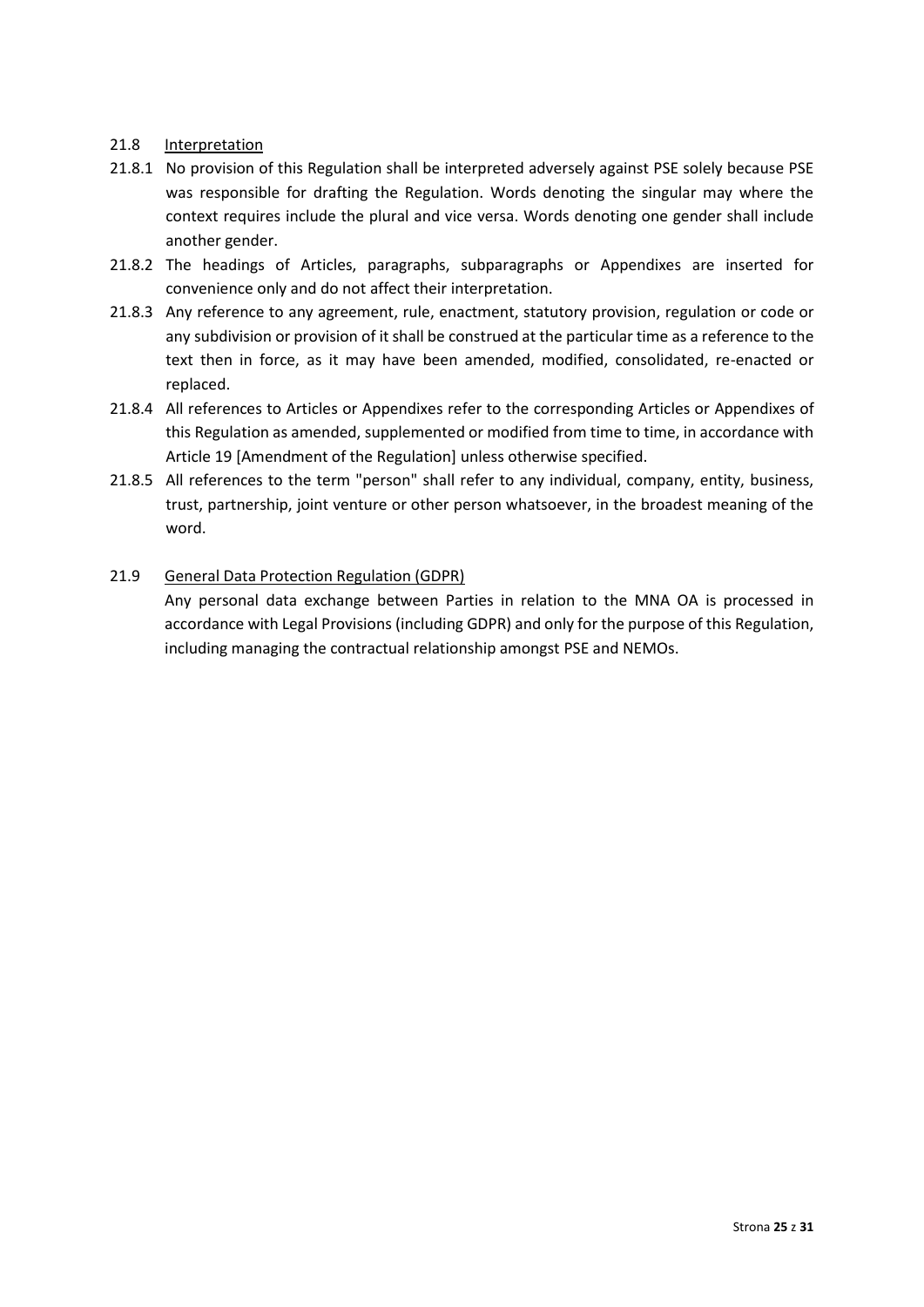# <span id="page-25-0"></span>**APPENDIX 1 DEFINITIONS**

| <b>Accession Day</b>              | as defined in Article 9.6                                                                                                                                                                                                                                                                                                                     |
|-----------------------------------|-----------------------------------------------------------------------------------------------------------------------------------------------------------------------------------------------------------------------------------------------------------------------------------------------------------------------------------------------|
| <b>Accession Form</b>             | an accession form to the MNA Operational<br>Agreement under the Regulation filled by a<br>NEMO in accordance with model form included<br>in Appendix 4 and signed by NEMO and PSE in<br>accordance with Article 9                                                                                                                             |
| <b>ACER</b>                       | Agency for Cooperation of Energy Regulators                                                                                                                                                                                                                                                                                                   |
| <b>Amicable Settlement Period</b> | as defined in Article 20.1.2                                                                                                                                                                                                                                                                                                                  |
| <b>Application</b>                | application for accession to the Regulation filled<br>by a NEMO in accordance with model form<br>included in Appendix 3                                                                                                                                                                                                                       |
| <b>Breaching Party</b>            | as defined in Article 17.3.1                                                                                                                                                                                                                                                                                                                  |
| <b>CACM</b>                       | Commission Regulation (EU) 2015/1222 of 24<br>July 2015 establishing a guideline on capacity<br>allocation and congestion management                                                                                                                                                                                                          |
| <b>CCP</b>                        | Central Counter Party; the entity or entities with<br>the task of entering into contracts with market<br>participants, by novation of the contracts<br>resulting from the matching process, and of<br>organising the transfer of net positions resulting<br>from capacity allocation with other central<br>counter parties or shipping agents |
| <b>Confidential Information</b>   | as defined in Article 14.1                                                                                                                                                                                                                                                                                                                    |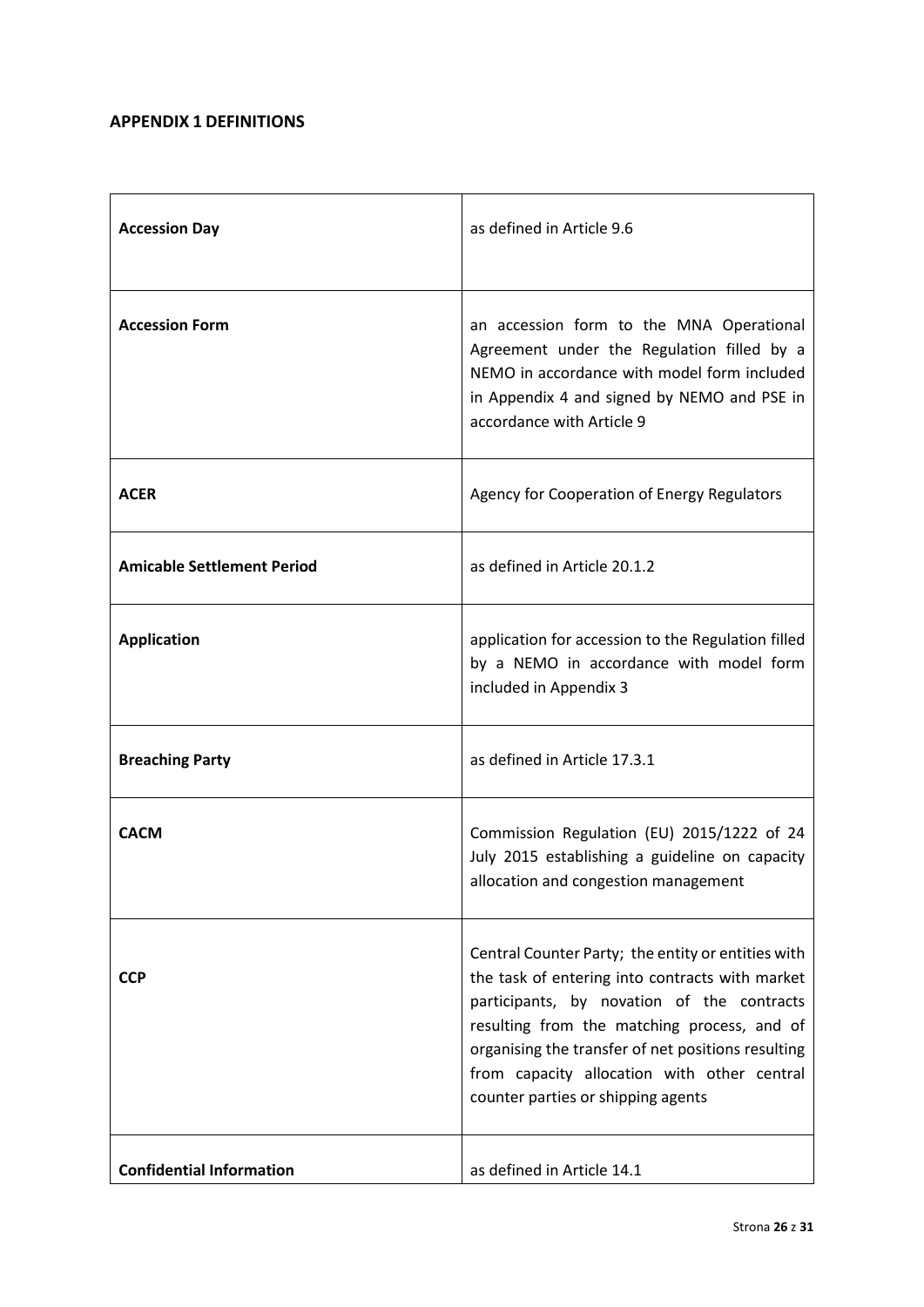| <b>Congestion Income</b>       | the revenues received as a result of capacity<br>allocation                                                                                                                                                                                                                                     |
|--------------------------------|-------------------------------------------------------------------------------------------------------------------------------------------------------------------------------------------------------------------------------------------------------------------------------------------------|
| <b>DAOA</b>                    | Single Day-Ahead Coupling Operations<br>the<br>entered<br>into<br>between<br>Agreement<br>Transmission System Operators and the NEMOs<br>on 28 <sup>th</sup> March 2019, as amended afterwards                                                                                                  |
| <b>Decoupling</b>              | as defined in Article 5 of MNA                                                                                                                                                                                                                                                                  |
| <b>Defending Party</b>         | as defined in Article 17.3.1                                                                                                                                                                                                                                                                    |
| <b>Dispute</b>                 | as defined in Article 20.1.1                                                                                                                                                                                                                                                                    |
| <b>Disputing Parties</b>       | as defined in Article 20.1.2                                                                                                                                                                                                                                                                    |
| <b>Energy Law</b>              | Act of 10 April 1997 The Energy Law (Journal of<br>Laws of 2018 Item 755)                                                                                                                                                                                                                       |
| Exit                           | as defined in Article 12.1                                                                                                                                                                                                                                                                      |
| <b>Exit Plan</b>               | as defined in Article 12.4.2                                                                                                                                                                                                                                                                    |
| <b>Exiting NEMO</b>            | as defined in Article 12.2.1                                                                                                                                                                                                                                                                    |
| <b>External Representative</b> | means the subcontractors, agents, lawyers,<br>professional advisors, external consultants,<br>insurers, financers or<br>any other<br>entity<br>designated by a Party in relation to the Single<br>Day-Ahead Coupling or Single Intraday Coupling<br>on the territory or the Republic of Poland; |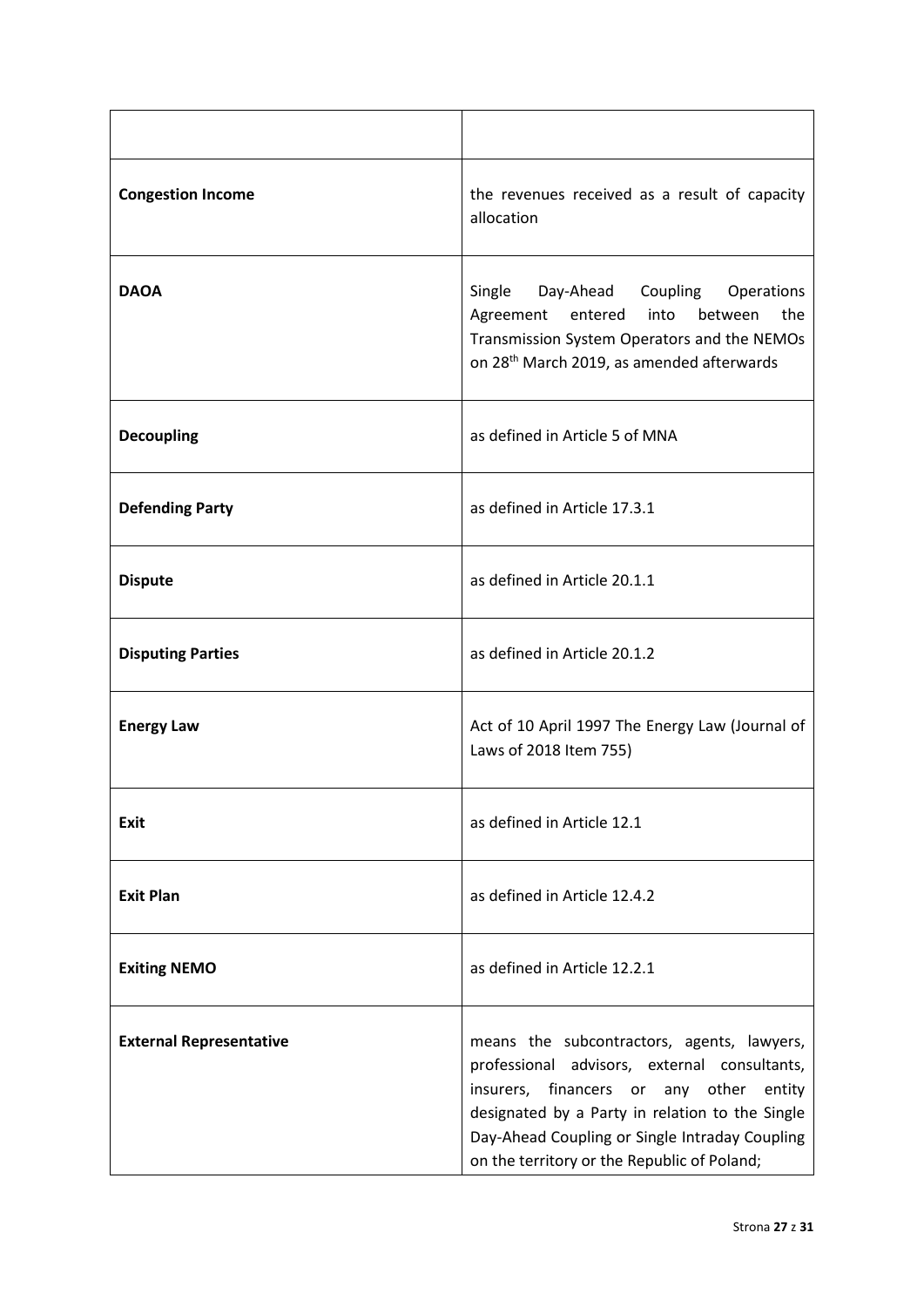| <b>Force Majeure</b>                | any unforeseeable or unusual event or situation<br>beyond the reasonable control of a Party, and<br>not due to a fault of the Party, which cannot be<br>avoided or overcome with reasonable foresight<br>and diligence, which cannot be solved by<br>measures which are from a technical, financial or<br>economic point of view reasonably possible for<br>the Party, which has actually happened and is<br>objectively verifiable, and which makes it<br>impossible for the Party to fulfil, temporarily or<br>permanently, its obligations in accordance with<br>this Regulation |
|-------------------------------------|-------------------------------------------------------------------------------------------------------------------------------------------------------------------------------------------------------------------------------------------------------------------------------------------------------------------------------------------------------------------------------------------------------------------------------------------------------------------------------------------------------------------------------------------------------------------------------------|
| <b>IDOA</b>                         | Intraday Operations Agreement entered into<br>between the Transmission System Operators<br>and the NEMOs on June 12 <sup>th</sup> 2018, as amended<br>afterwards                                                                                                                                                                                                                                                                                                                                                                                                                    |
| <b>Intellectual Property Rights</b> | any and all manifestation of creative activity of<br>individual nature, established in any form,<br>irrespective of its value, designation or manner of<br>expression as defined in Law on Copyright and<br>Related Acts (Journal of Laws of 2018, Item 1191)                                                                                                                                                                                                                                                                                                                       |
| <b>Internal Representative</b>      | means the directors, members of management,<br>officers, legal representatives and employees of<br>a Party including of the companies under the<br>Party's control or of the company(ies) which<br>control (solely or jointly) such Party                                                                                                                                                                                                                                                                                                                                           |
| <b>IRIESP Balancing</b>             | Instruction of Transmission System Operation<br>and Maintenance - System Balancing and<br><b>Congestion Management;</b><br>Any reference in this Regulation to IRiESP<br>Balancing shall be treated as reference to the<br>Terms and Conditions related to Balancing from<br>the date of its entry into force, as foreseen in<br>Article 3.1.3                                                                                                                                                                                                                                      |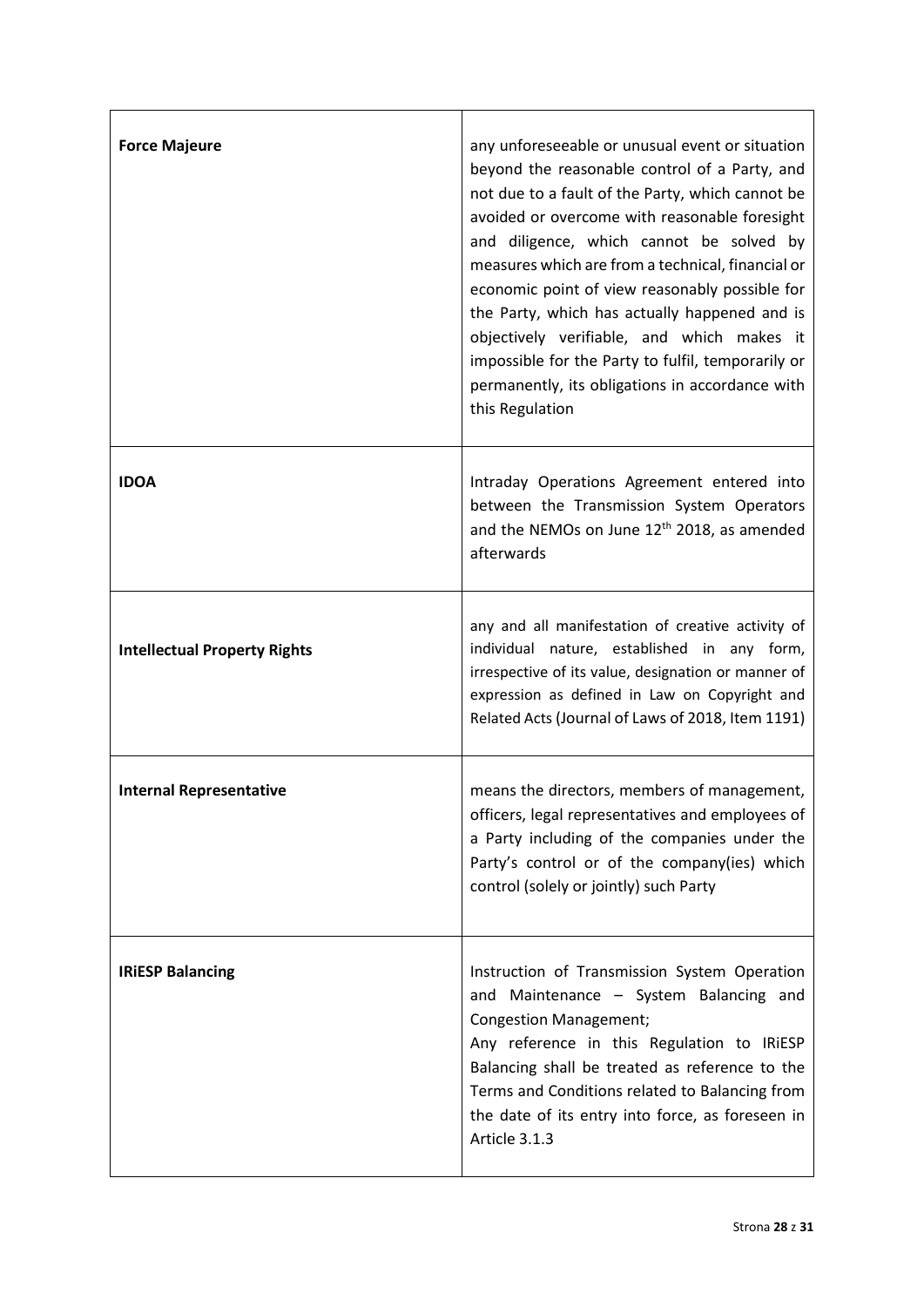| <b>Legal Provision</b>                     | Any applicable mandatory (including public<br>policy) legislation or regulation or<br>any<br>mandatory decision of a competent authority,<br>including<br>the<br>terms,<br>conditions<br>and<br>methodologies<br>required<br>under<br>as<br>such<br>legislation or regulation related to the subject<br>matter of the Regulation deriving from Polish<br>Law or European Law |
|--------------------------------------------|------------------------------------------------------------------------------------------------------------------------------------------------------------------------------------------------------------------------------------------------------------------------------------------------------------------------------------------------------------------------------|
| <b>Local Arrangements</b>                  | means:<br>(a) any agreement or consensus of opinion,<br>whether in writing or orally; or<br>(b) any Legal Provision or decision,<br>which applies to a subset of the Parties (as well<br>as third parties as the case may be)                                                                                                                                                |
| <b>MNA</b>                                 | Conditions for cross-zonal capacity allocation<br>and other necessary mechanisms to support<br>operation of more than one NEMO in Poland                                                                                                                                                                                                                                     |
| <b>MNA Operational Agreement or MNA OA</b> | A contractual bilateral relationship between PSE<br>and each NEMO separately concluded upon<br>completing the accession process as set forth in<br>Article 9, on the Accession Day, for an indefinite<br>period of time under terms and conditions<br>specified in the Regulation with its Appendixes,<br>the MNA, the IRIESP Balancing and the Accession<br>Form.           |
| <b>NEMO</b>                                | nominated<br>electricity<br>market<br>operators<br>participating in Single Day-Ahead Coupling and<br>Single Intraday Coupling in the Polish bidding<br>zone                                                                                                                                                                                                                  |
| <b>NRA</b>                                 | a relevant national regulatory authority                                                                                                                                                                                                                                                                                                                                     |
| <b>Parties</b>                             | PSE and a NEMOs which entered into the MNA<br>OA under terms and conditions specified in the                                                                                                                                                                                                                                                                                 |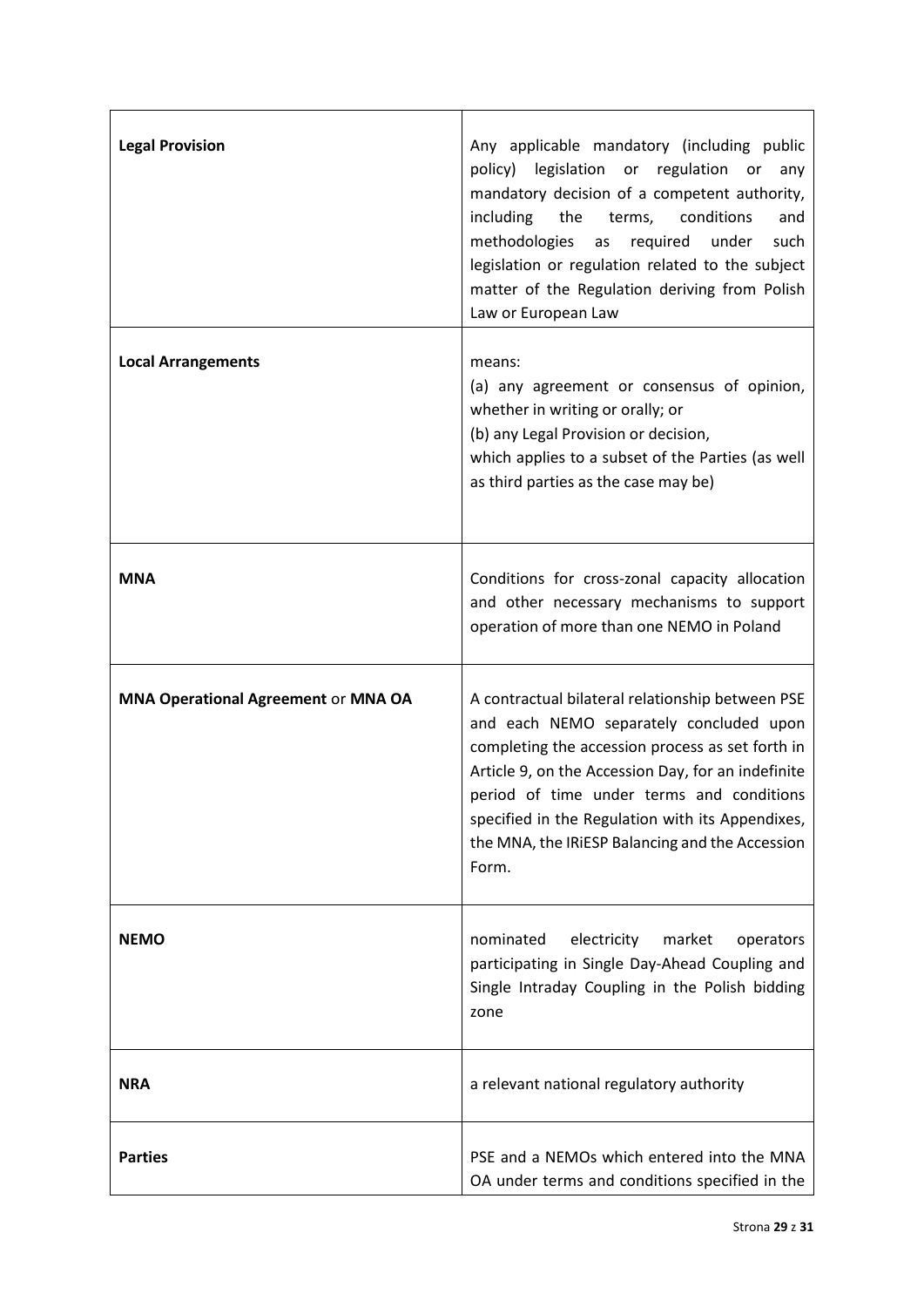|                                         | Regulation with its Appendixes, the MNA, the                                                                                                                                                                                                                                                                                                                                                                                               |
|-----------------------------------------|--------------------------------------------------------------------------------------------------------------------------------------------------------------------------------------------------------------------------------------------------------------------------------------------------------------------------------------------------------------------------------------------------------------------------------------------|
|                                         | IRIESP Balancing and the Accession Form                                                                                                                                                                                                                                                                                                                                                                                                    |
| <b>Permitted Purpose</b>                | as defined in Article 14.2.1.2                                                                                                                                                                                                                                                                                                                                                                                                             |
| <b>PSE</b>                              | a company under the business name Polskie<br>Sieci Elektroenergetyczne S.A. having<br>its<br>registered office at Warszawska 165, 05-520<br>Konstancin-Jeziorna registered in the National<br>Court Register held by District Court for the<br>Capital City of Warsaw, 14th Commercial<br>Department of the National Court Register<br>under number KRS 0000197596 and the share<br>capital of 9.605.473.000,00 PLN paid in full<br>amount |
| <b>Regulation</b>                       | the Regulation implementing Conditions for<br>cross-zonal capacity allocation and<br>other<br>necessary mechanisms to support operation of<br>more than one NEMO in Poland including<br>Appendixes thereto                                                                                                                                                                                                                                 |
| <b>Single Day-Ahead Coupling (SDAC)</b> | the auctioning process where collected orders<br>matched and cross-zonal capacity is<br>are<br>allocated simultaneously for different bidding<br>zones in the day-ahead market                                                                                                                                                                                                                                                             |
| <b>Single Intraday Coupling (SIDC)</b>  | the continuous process where collected orders<br>matched and cross-zonal capacity is<br>are<br>allocated simultaneously for different bidding<br>zones in the intraday market                                                                                                                                                                                                                                                              |
| <b>Shipping Agent</b>                   | the entity or entities with the task of transferring<br>net positions between different central counter<br>parties                                                                                                                                                                                                                                                                                                                         |
| <b>TSO</b>                              | <b>Transmission System Operator</b>                                                                                                                                                                                                                                                                                                                                                                                                        |